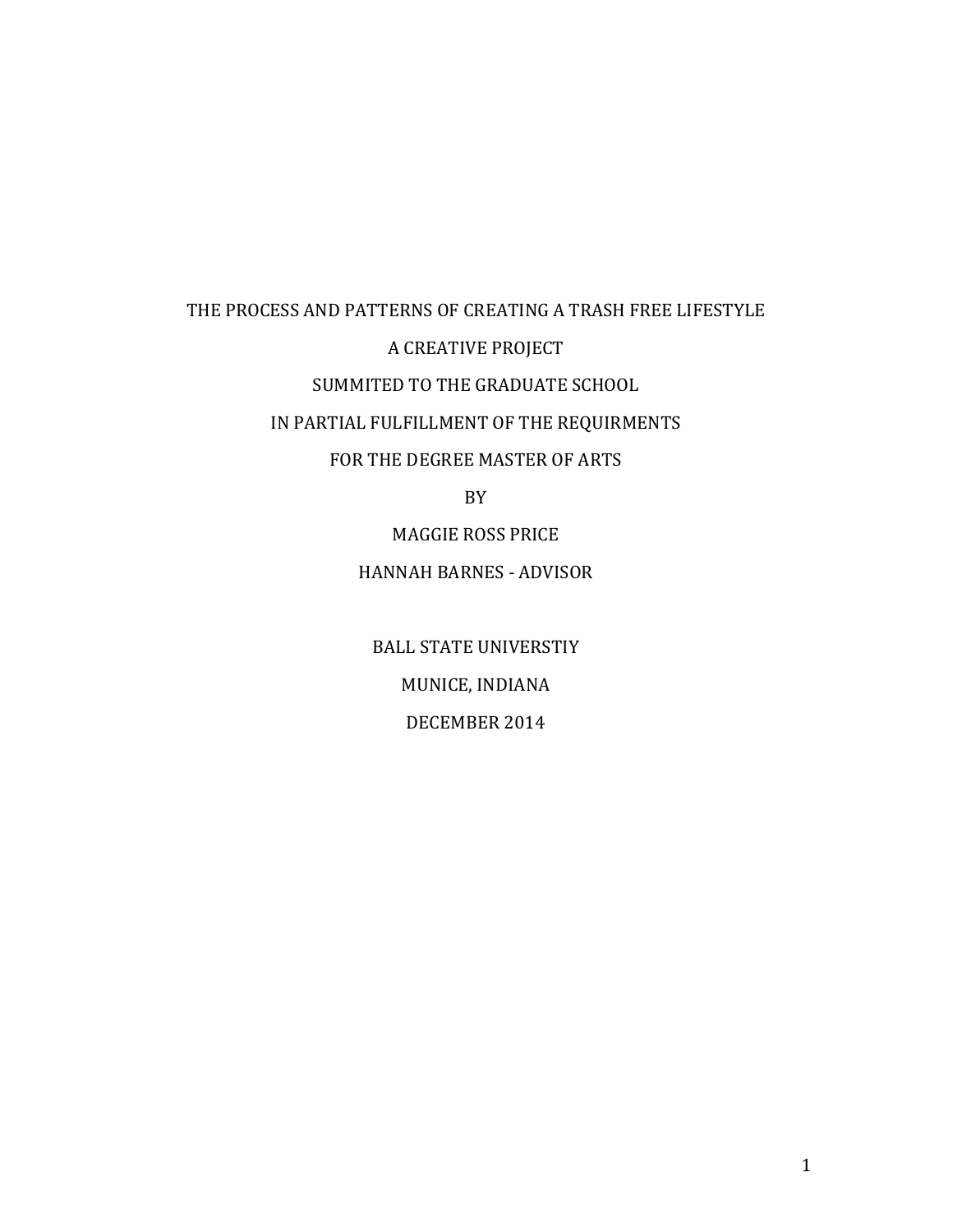# **Abstract**

**CREATIVE PROJECT:** The Process and Patterns of Creating a Trash Free Lifestyle **STUDENT:** Maggie Price **DEGREE:** Master of Arts **COLLEGE:** Fine Arts **DATE:** December 2014

**PAGES:** 26

A majority of the human inhabitants of our world are unaware and out of touch with the realities of our disposable culture. Non biodegradable plastics overflow our landfills and break down into microscopic pieces in our waterways, fields and oceans. The partials are routinely digested by the same animals we consume and contaminating the soil where we grow our additional food. Because our unwanted objects are quickly taken from our surroundings to environments far away, we never see the magnitude of our waste creating habits. The problem is catastrophic, yet oblivious to our mainstream culture. An individual can become overwhelmed trying to comprehend and devise solutions on such a large scale, questioning if it is even possible to live trash free. By examining and documenting the trash my individual family creates, I have become acutely aware of the magnitude of objects I am accountable for leaving on this planet after my body biodegrades. My goal then became to eliminating my family's trash in six months, and observing and maintaining these lifestyle changes for the next six months to see if they prove sustainable. My intent during the first six months was to simplify my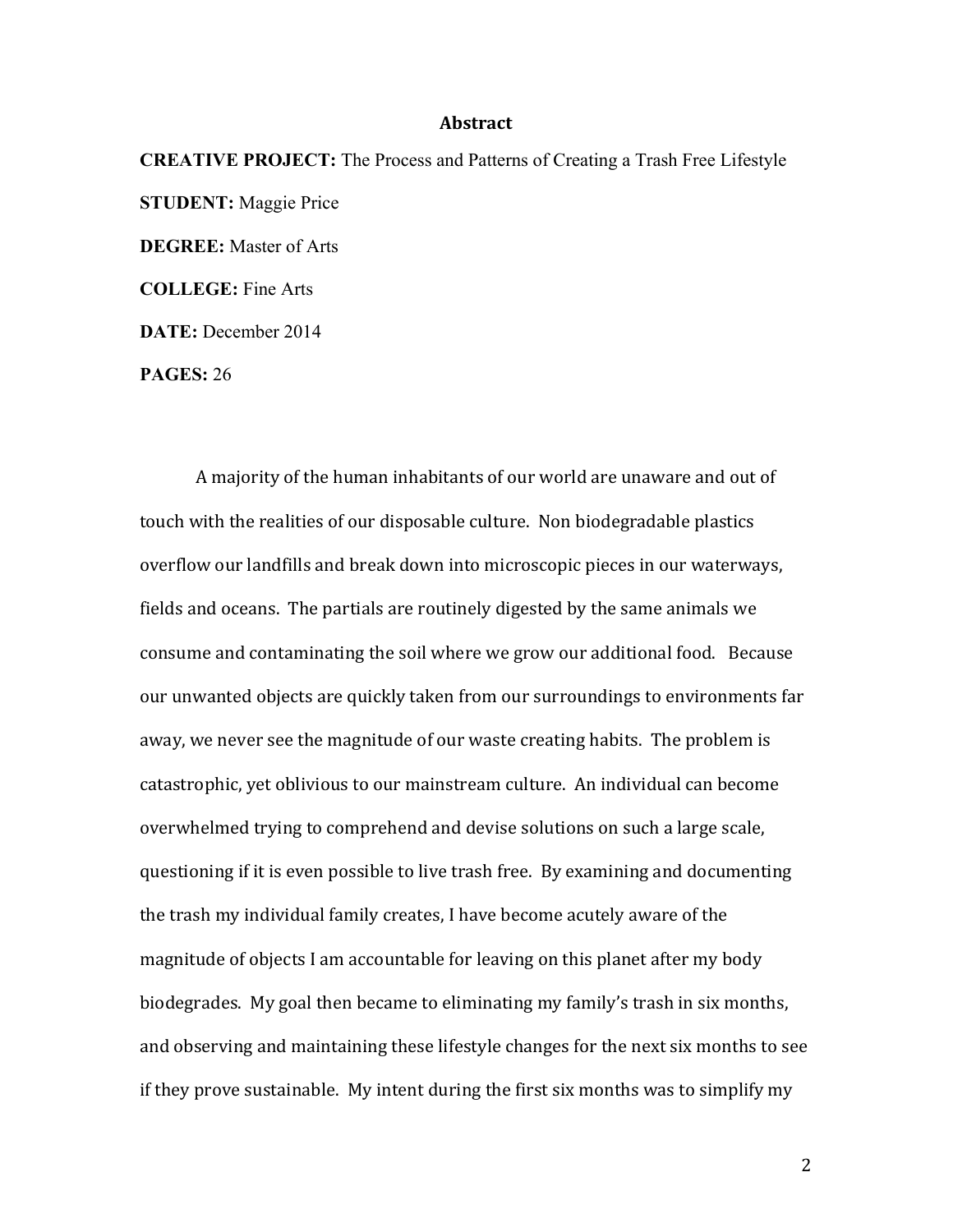needs, and then explore reusable alternatives for the remaining consumable objects. The project became a test in my discipline, focus and ability to devise a system to test and change wasteful habits.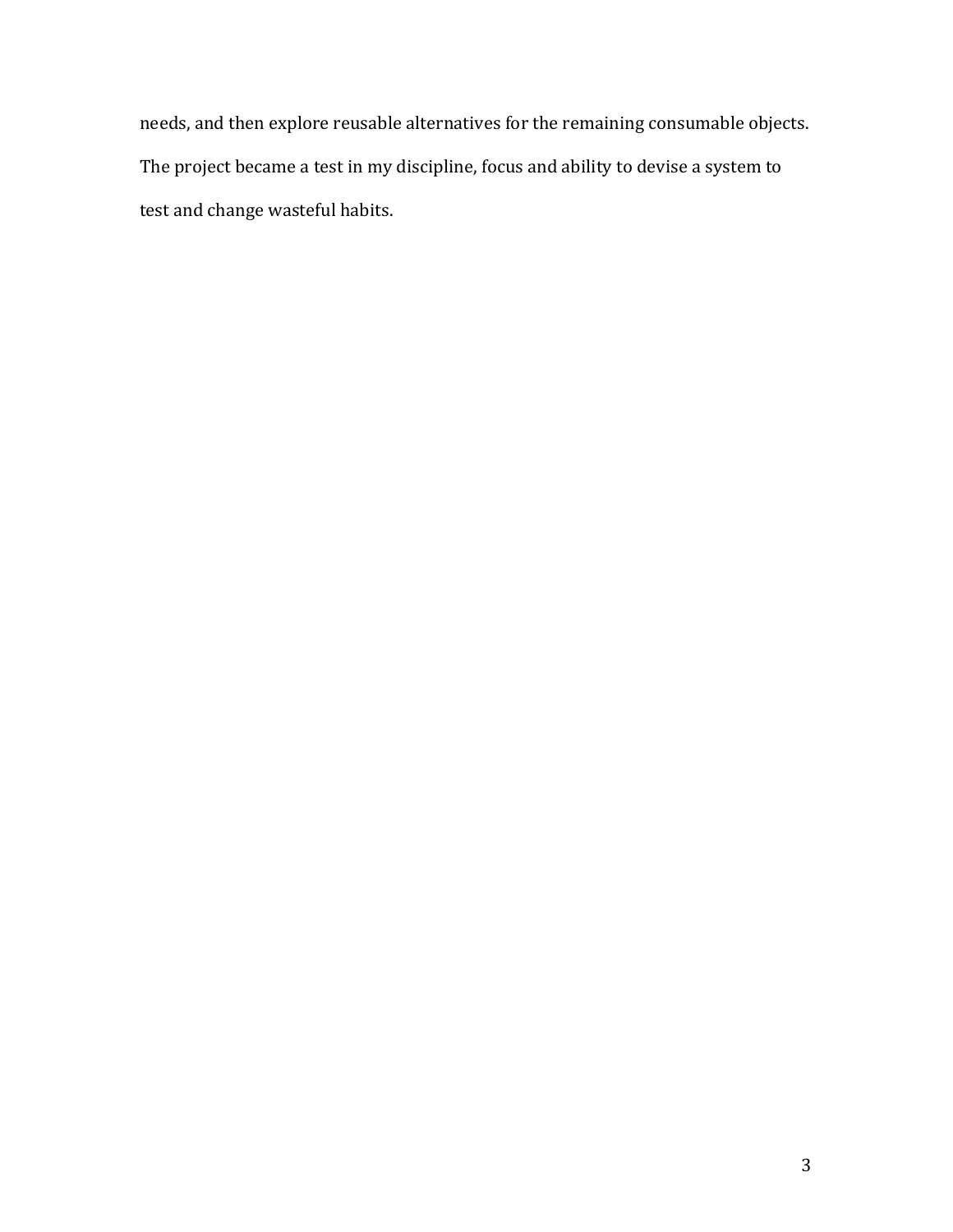# **Table of Contents**

Title page

Abstraction

Table of contents

Chapter 1: Statement of Problem

Chapter 2: Influences

Chris Jordan

Andrea Zittel 

Bea Johnson

Chapter 3: Description of the Artwork

The Trash Project

Goals, Rules and Time Allotment

The Presentation of the Trash Project

Visual Patterns

The Net

Chapter 4: Conclusion

Works Cited

Appendix: A Few Recipes for *an Almost* Trash Free Life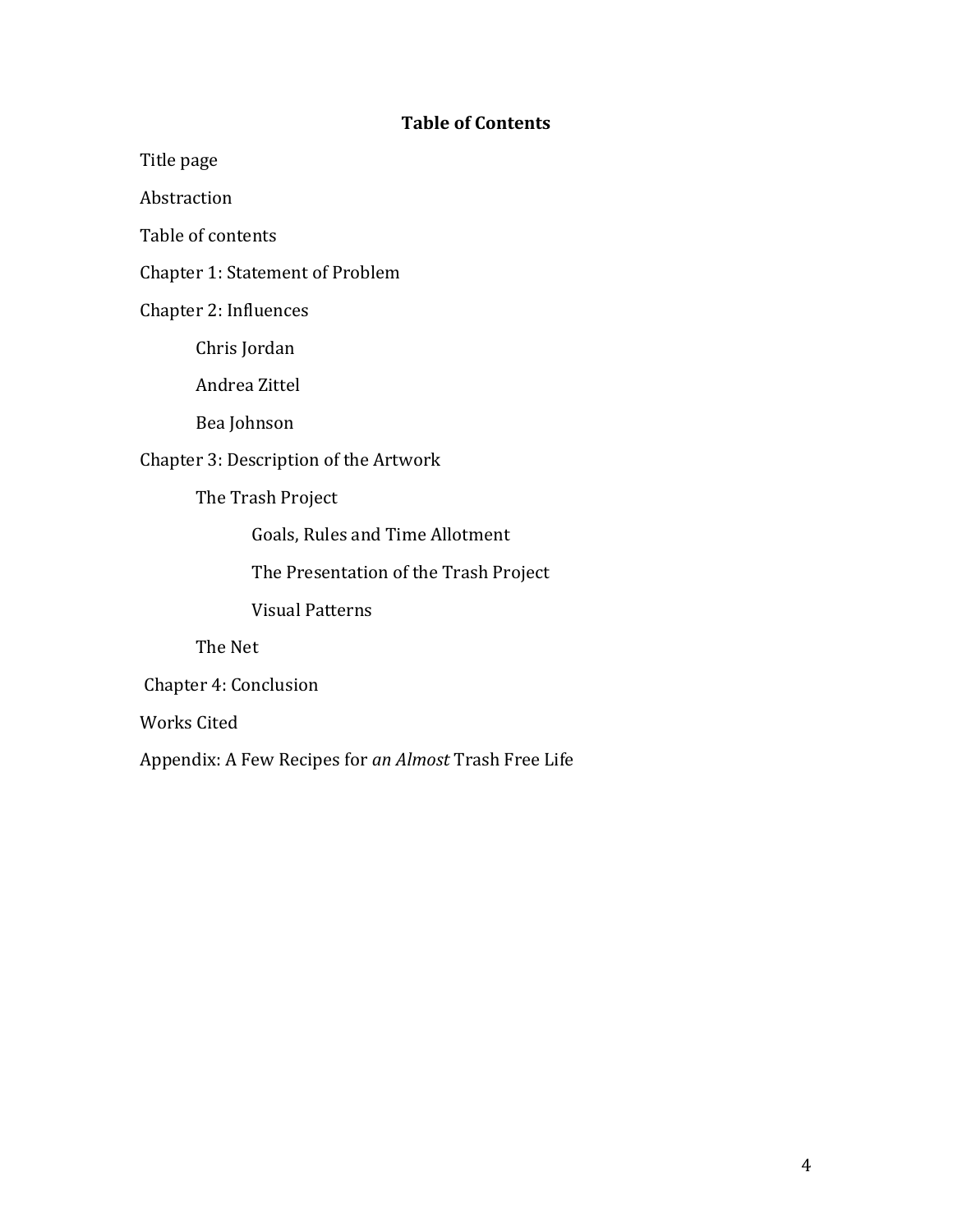#### **Statement of the Problem**

*"Collectively we are committing a vast and unsustainable act of taking, but we each*  are anonymous and no one is in charge or accountable for the consequences." Chris Jordan (Artist Statement, 2005).

Several years ago, I embarked on a journey to simplify my life. I have always been an organizer of objects and appreciate a clean and tidy living space. Organizing my stuff *was* a hobby. I thrived on seeing the end result. It was not until we moved all our items three times in one summer that I realized it did not matter how organized I was, having too much stuff was a lot of work. Since the birth of our daughter, I became more aware of how much stuff I was moving, shifting and organizing on a regular basis. All of a sudden, I was losing things and forgetting where I set them. Did I put it in this bag or that bag? I always needed to move objects before I could get to the desired object, to cook a meal, get dressed, or sit and relax, all with a crying baby strapped to me or at my ankles after a very long day at work.

Around this time, I also started to notice how many times I went to the store to buy napkins, paper towels and other disposable items. I would haul the loaded bags upstairs to our apartment, along with my daughter and all her gear, resulting in several trips. Many of the items would be used very briefly, then tossed into a plastic garbage bag (that I also had to buy and haul up the steps) and dragged down the stairs to the dumpster on the other side of the apartment building, again with my baby in the other arm. I had killer strong arms but I was so tired, *all* the time! Eventually, I realized how this repetitive cycle of buying,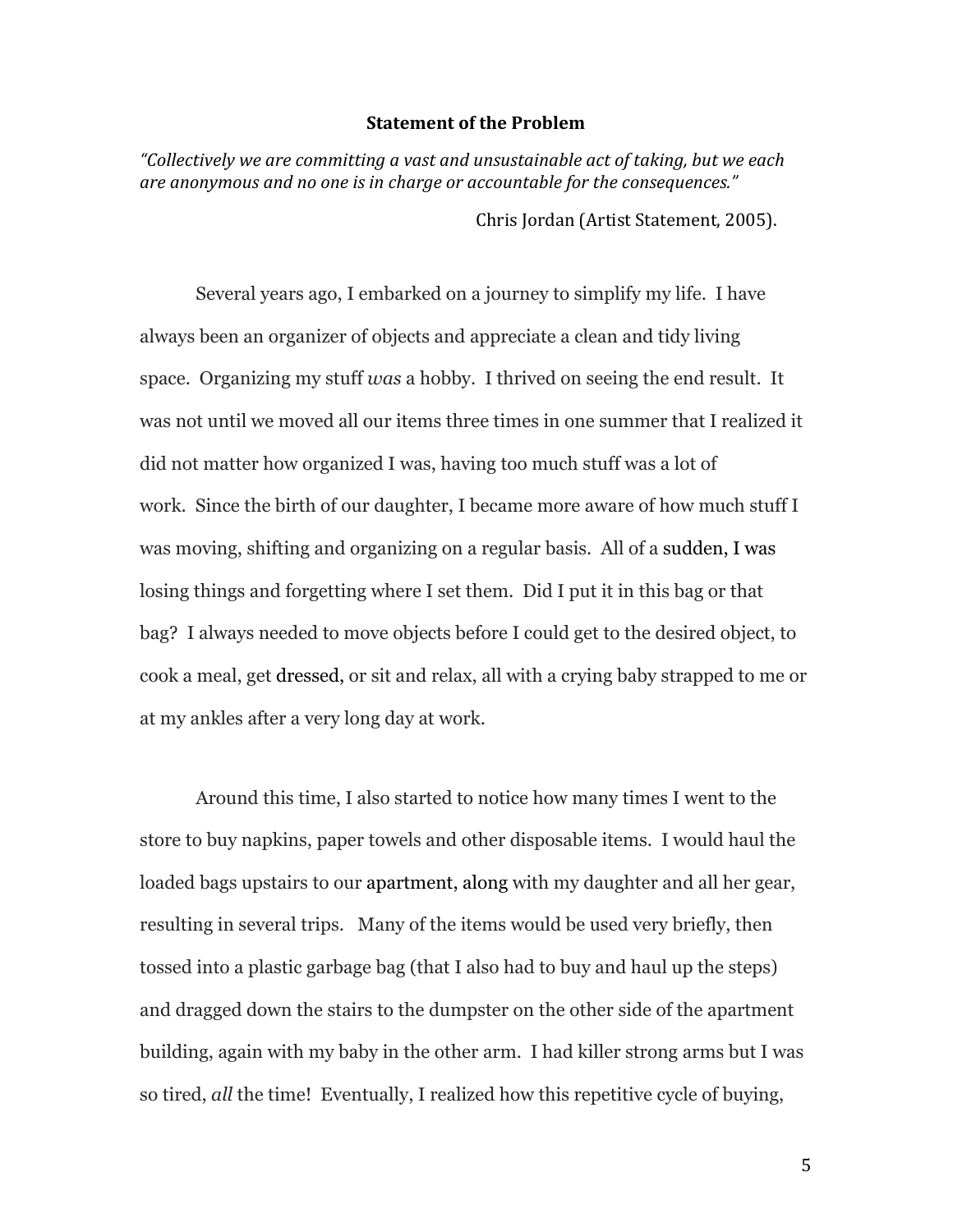using, tossing was wasting a lot of my money, as well as wasting a lot of my time in the transportation and disposing of these things. The need to step off the financially and physically wasteful cycle of consumerism propelled an investigation into alternative lifestyle choices.

Digging into my collection of scrap fabric, I made a few simple cloth napkins and cut up several old shirts for rags. It took a while to get into the habit of opening up a drawer and reaching for a napkin or rag to wipe up a spill, but eventually it became habit. I placed a crock below the sink, beside the trashcan, to catch all the cloth napkins and rags once they were used, and then collected them when I washed towels or bed sheets. These small habit-changing actions initiated *The Trash Project*. I started to add up how much I was saving each month, and then each year by simply not using disposable napkins and towels. I became hooked. I started looking into my trashcan and pondering what to change next.

Originally my research into the world of reusable alternatives was motivated by a financial incentive, as well as a means to simplify my consumer patterns. Quickly, my search brought to light the extreme environmental problems our society is able to ignore. The Great Pacific Garbage Patch as well as the overflowing landfills quickly consumed my research. I began looking into the process of recycling; I discovered that many items considered "recyclable" can only be 'downcycled' into materials that still end up in landfills. The solution to these environmental issues our society finds itself in seems extremely daunting and complex. As I pondered solutions, I wondered whether it was possible to live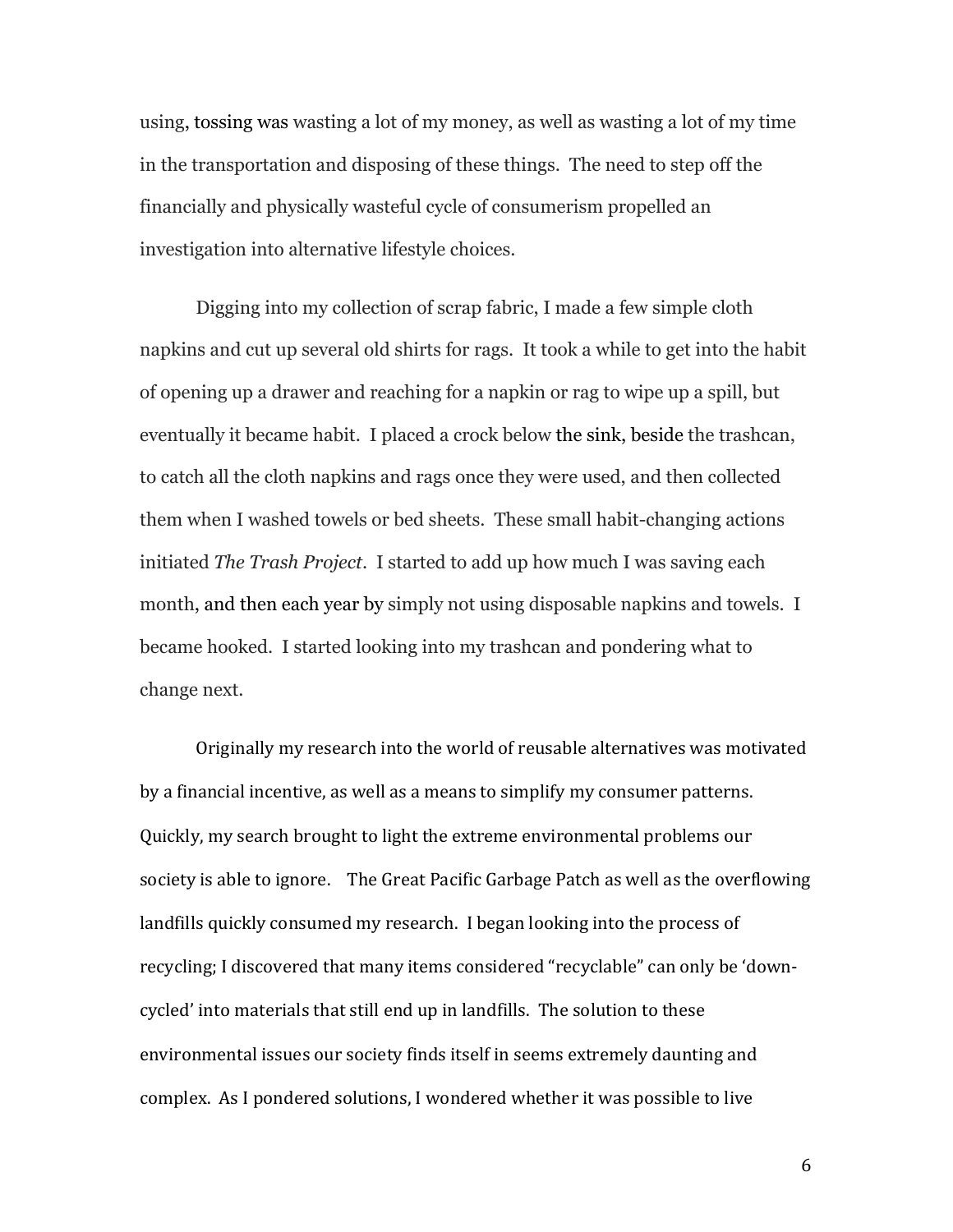without making trash. I also wondered whether living trash free would simplify my life or further complicate it. The more I questioned the possibilities of living trash free, the more I noticed the trash surrounding me everyday, on the roadside, overflowing the trashcan at the park, in peoples hands as they walk, or on the grocery store shelves. Once I became mindful of the trash or the future trash around me I could not, in good conscience, continue to take part in this throw away world.

I set a goal of eliminating the rest of my family's trash in six months, and then observing and maintaining these lifestyle changes for the next six months to see if they prove sustainable. My intent during the first six months was to simplify my needs, and then explore alterative options for the remaining consumable objects. My research unearthed a community of online individuals conducting similar experiments. Each person or family has their own style and motivation for their project but deemed helpful as I analyzed every piece of trash I created.

My artwork is the display of all my failures for the first  $6$  months of the experiment. It serves as both a document and an artifact of my daily life as I attempted to eliminate all trash. By displaying my trash on simple white shelves, shadowed by the documentation, I am inviting my audience to take a glimpse into the creative ways I have altered my lifestyle to produce very little trash.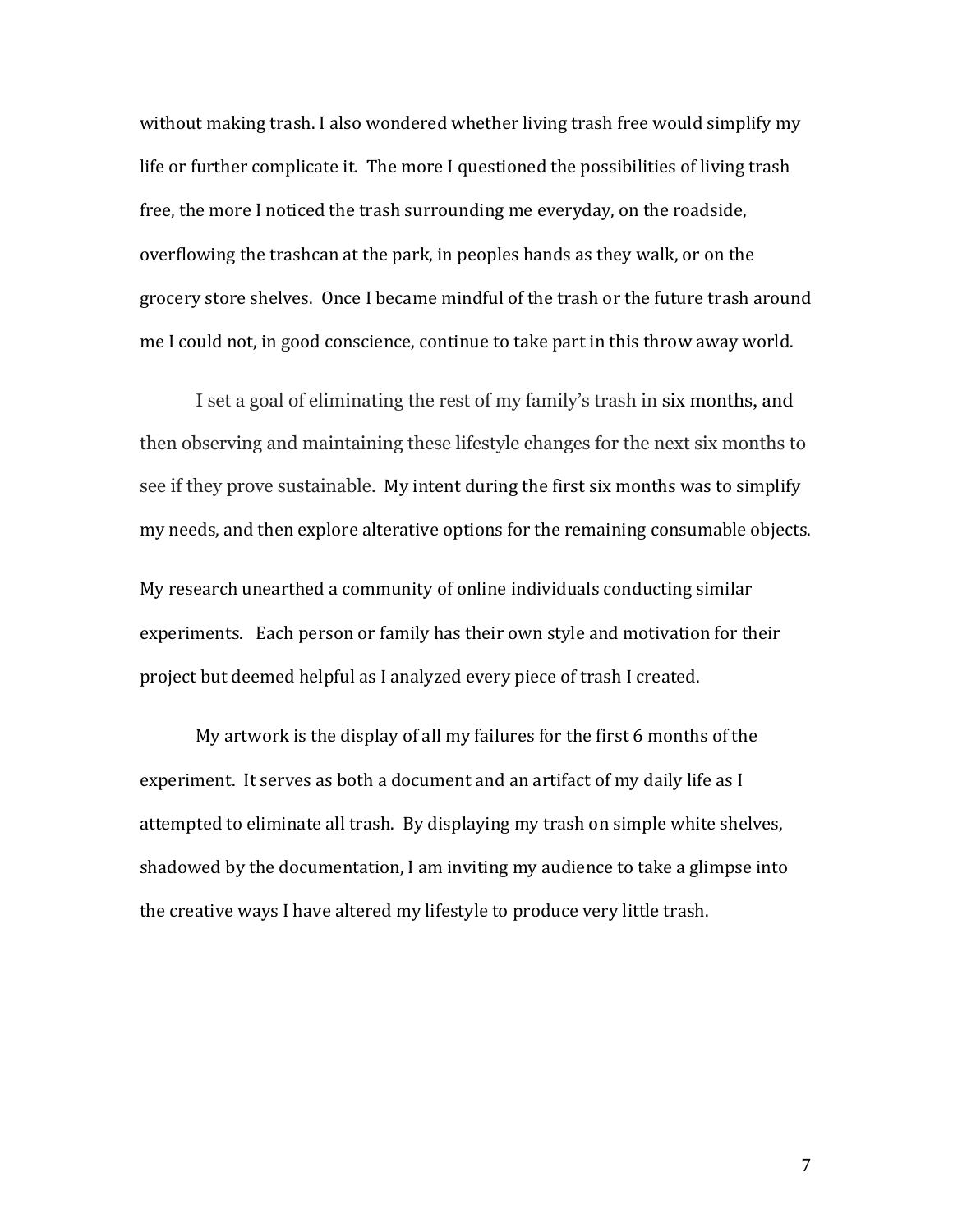#### **Influences**

Many of our daily activities create trash. Some items are used and discarded daily, some weekly, monthly, annually or biannually. The average consumer can see patterns of daily castoffs by observing what is on the top of their trashcan. The true magnitude of the waste we are responsible for making is only made visible by the size of our trashcan. We hide our discards under sinks, in closets or behind toilets. If out of convenience, or necessity, the trashcan needs to be in a visible location, we often make sure it matches the décor of the room, with convenient foot levers that open and close the lid so we do not have to touch what we now view as useless and dirty. When the container is full, or when it casts an unpleasant odor, we remove it from our sight and smell by transferring it to a larger and more distant receptacle, further detaching our need or care for the objects inside. We absent-mindedly push the objects through the trash system from our house, to our garage and then weekly off our property. We never give ourselves the opportunity to step back, add up and analyze the patterns of our waste production. In my *Trash Project*, my goal is to use strategies of collecting, documenting, categorizing, and display to make the global waste problem fully visible to myself and others.

In designing this experiment, I looked to artists whose work uses similar strategies to explore issues of consumption and waste. I had read and heard statistics related to our consumerist and disposable habits but did not fully grasp the scope of the problem until viewing Chris Jordan's photographs. His work invokes the viewer to question the permanence of the disposable items as well as the magnitude of how little items add up to generate catastrophic problems. I am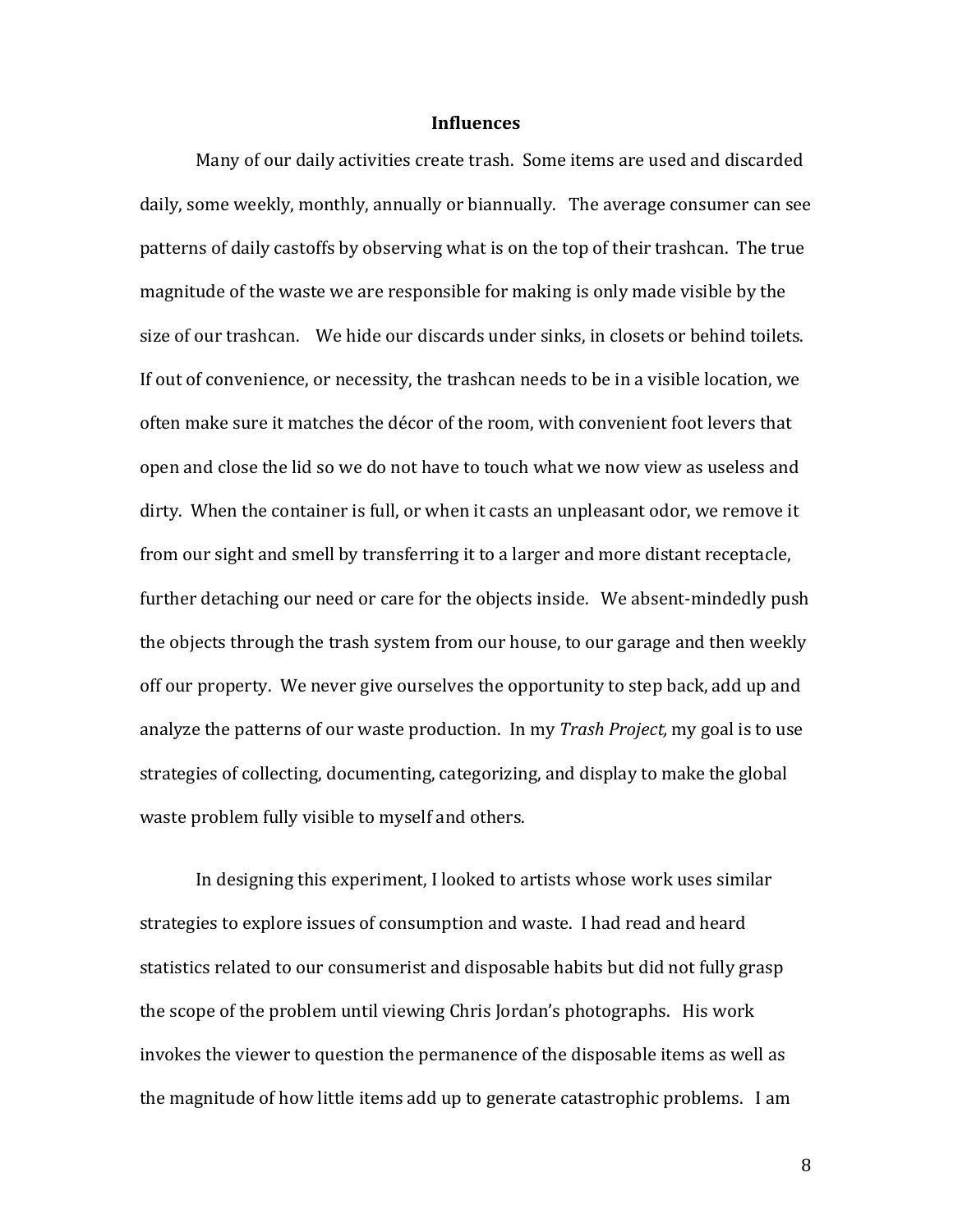drawn to the work of Andrea Zittel because of her drive to analyze and simplify her life by questioning cultural norms and experimenting with lifestyle changes. Many individuals are making a difference in their personal lives in order to promote change in other people's behaviors and habits. Bea Johnson, author of the book and blog titled, *Zero Waste Home*, provides inspiration and solutions for individual changes that have the potential to collectively make a large difference in our consumerist society.

#### **Chris Jordan**

*"…when we reflect on a difficult question in the absence of an answer, our attention can turn inward, and in that space may exist the possibility of some evolution of thought or action.* So my hope is that these photographs can serve as portals to a kind of cultural self-inquiry. It may not be the most comfortable terrain, but I have heard it *said that in risking self-awareness, at least we know that we are awake."*

Chris Jordan (Artist Statement 2005).

In the series *Intolerable Beauty: Portraits of American Mass Consumption*, Chris Jordan takes statistics such as "hundreds of millions," "billions," "trillions" and visually documents what the numbers look like with common landfill waste. When we toss one cell phone into a trash we think it is a small piece of trash and we only replace our phone every two years, but millions of people do this individual act every two years creating a huge problem in our landfills and oceans. Chris Jordan takes the data and makes it visual since the problem is invisible after our personal trashcan is taken to the curb. "What I'm really interested in is feeling. That's the power of art. It reminds you how you feel about something." (Bennett, 2).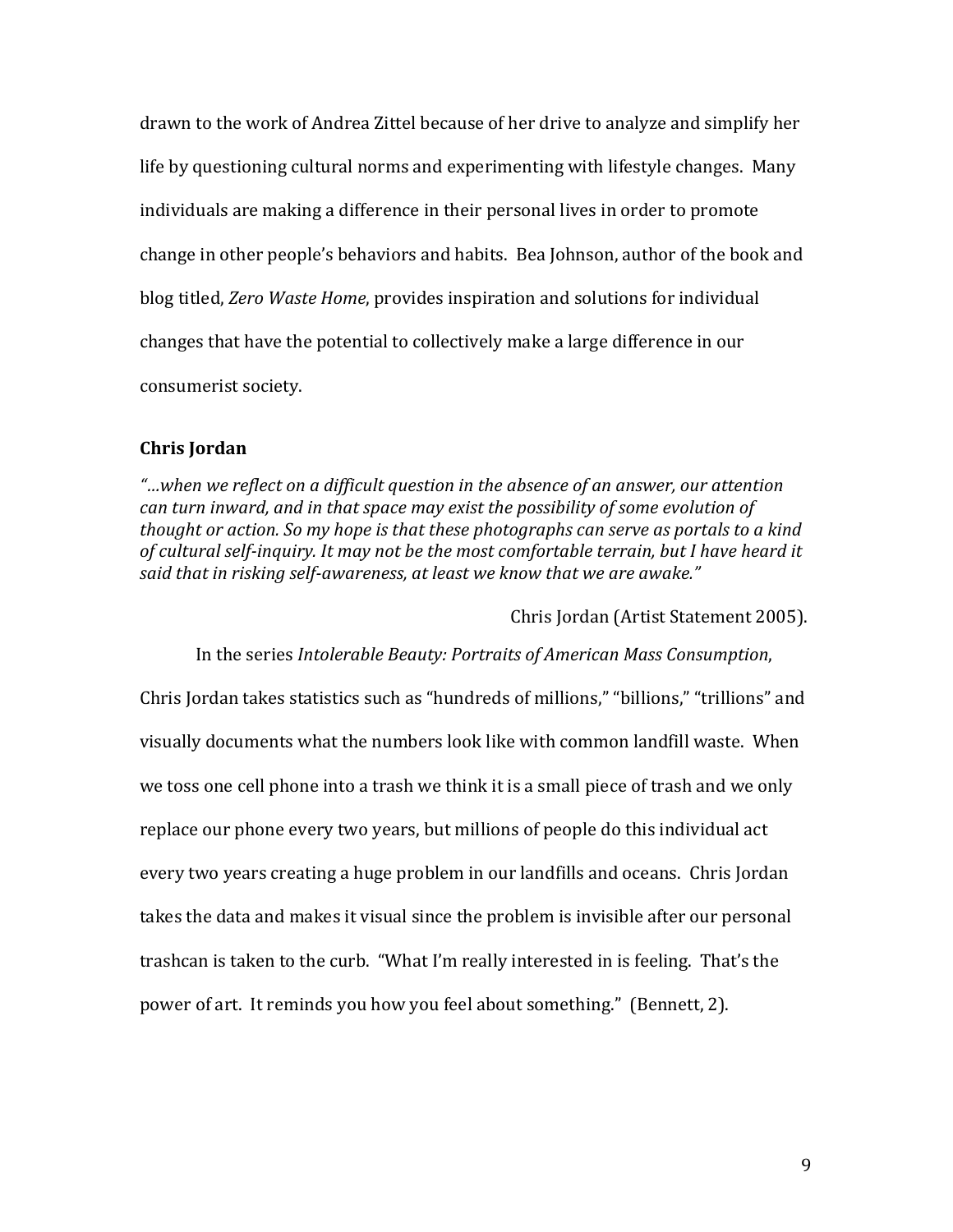In his body of work *Midway: Message from the Gyre*, Jordan juxtaposes the decomposition of baby Albatross birds with the permanence of man-made items. The partially decomposed bodies revile the plastic contents of the bird's belly having mistakenly been fed these objects by their mother. Through this series he simplifies his messages by presenting the facts, visually. This straightforward documentation of the effects our waste products have on another living being is powerful. He bypasses the use of statistics by creating a series of photos with the same type of baby bird over and over, dead, with a belly full of recognizable human trash. The photo can tell the whole story without the need for words.

Chris Jordan's photographic study of the Albatross birds on Midway Island, thousand of miles away from any continent, was quite possible the most eye opening experiences for me. It is embarrassing to say but the first reaction upon viewing these horrific images was to state that thank goodness I don't make much trash. But after further investigation of the contents found in the bird's stomachs, I recognized several items of trash I had collected in the last six months. Who's to say that isn't my pen or bottle cap? Chris Jordan successfully presents a catastrophic problem to his viewers and our society. My *Trash Project* analyzes the pollution problem from an individual standpoint. I am systematically searching and testing possible solutions in order to share my results with others who can integrate them into their lives.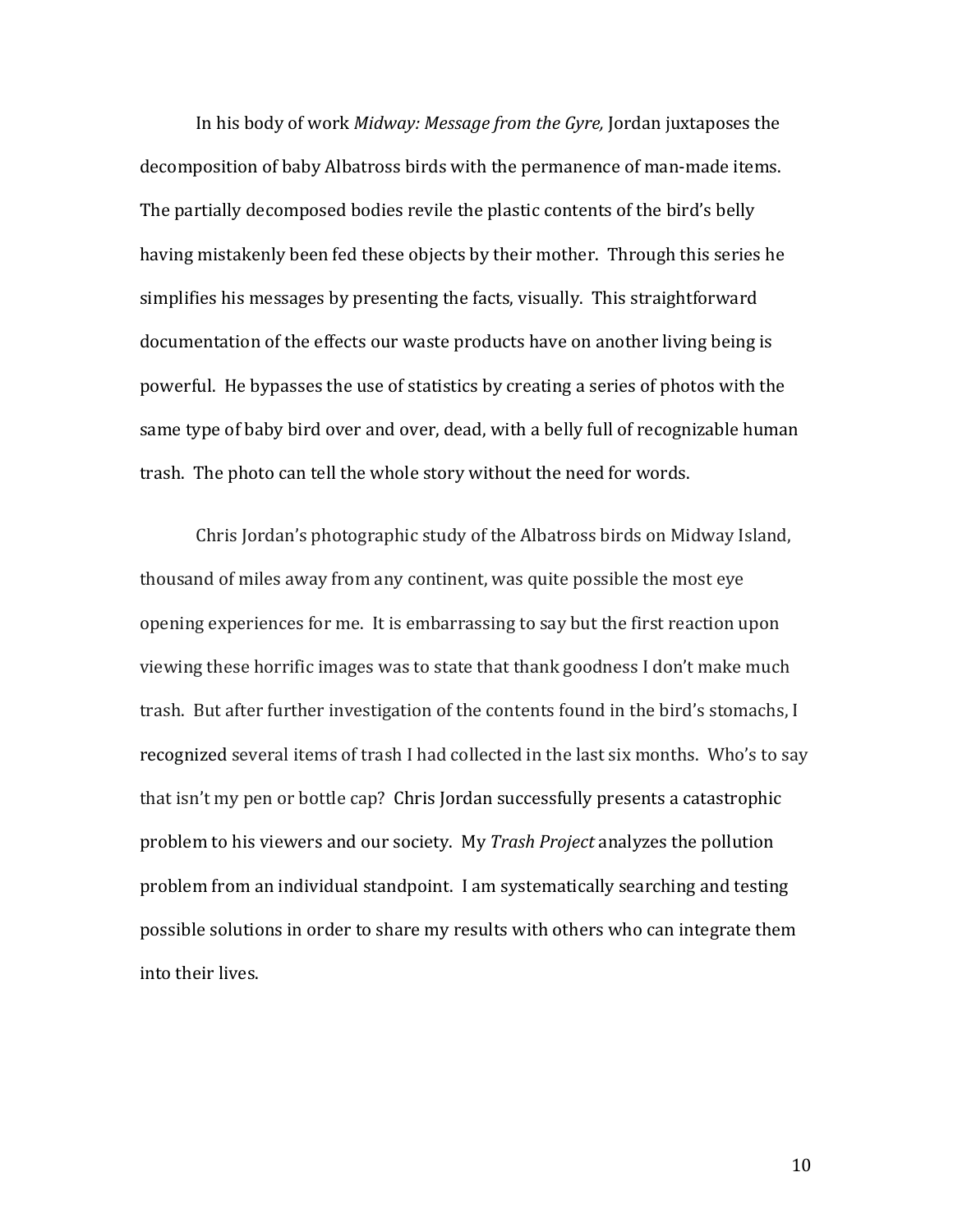# **Andrea Zittel**

*"…when you look at all the norms and assumptions about daily living, how many of these are arbitrary and made up? I am trying to show there are other ways of doing things, not just my way or that way. (I'm showing) there are oppositional ways of living, and I'm breaking that open a bit but with the assumption that people would see* the flaws in my proposal and maybe come up with their own."

Andrea Zittel (Row, 2008).

Andrea Zittel performs life as she conducts a lifestyle experiment on herself. She questions her wants and needs and pairs them down to the most basic form. A personal narrative arises from her lifestyle experiments in the form of objects. She is a problem solver and experimenter, constantly searching to obtain harmony. Her two bodies of work that I find the most captivating are her series of dresses and her living system units.

Living in a society where the norm is to have an over stuffed closet of clothes in which changing an entire outfit everyday is expected, provides ample inspiration for Zittel's *Six Month Uniform* project. Starting in 1991, Zittel created and wore one dress for the duration of six months. With each dress she altered the design to meet the functional needs of the season, and the occupation or events in her life. Simplifying the process and material of the dress became imperative. Working with one strand of yarn and a crochet hook transitioned into hand crocheting, eliminating the need for a tool. The work then progressed into felting the raw fiber directly into the dress form, eliminating seams and allowing the fiber to retain its purest, simplest form. The personal narrative inscribed in her dress creations forms a body of work that not only creates a story but questions social norms.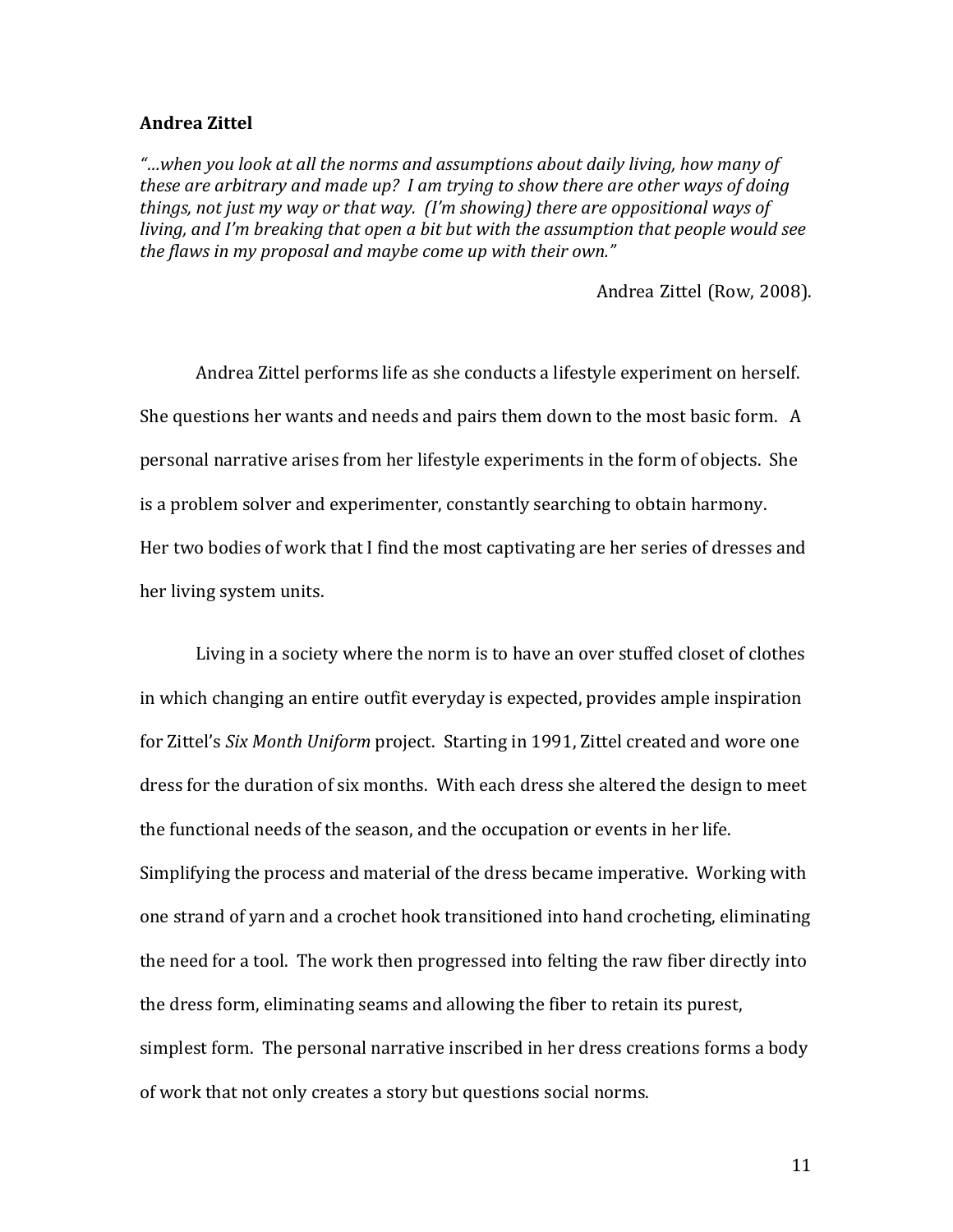The second body of work created by Andrea Zittel that I find the most conceptually intriguing is her living system units. Zittel designs and creates minimal furniture to perform maximum functions, challenging the cultural norm to have separate spaces designated to different daily tasks. I find her kitchens, especially her tables, the most intriguing. By hollowing out the surface of the table, she eliminates the need for plates and bowls. By having a built in cooking surface at the table, she and her guest can cook and eat in the same space. Taking the concept of simplifying the eating experience to an extreme level, Zittel created *Food Prep Station*, a piece in which she dehydrated all of her food so that she could dish it out similar to dog food and get all of her nutritional needs in one bowl without the need of refrigeration or cooking appliances.

I find myself connecting with Andrea Zittel's work because we use our daily life experiences as our medium. By tossing cultural norms upside down in order to fully question their relevance, our life experimentations develop and alter our object making. In my *Trash Project* I came to the realization that I was buying several different products that essentially did the same thing, but created a lot of clutter and plastic waste. Our society has conditioned us to believe we need different soaps to cleanse different parts of our living space and objects we surround ourselves with everyday. For example our cultural norm is to purchase a separate soap for our clothes, dishes, floors, bathrooms, windows, exterior of our car, interior of our car, as well as a different soap for our hands, hair, body and our pets. Most of us buy, use and store all of these products because we have been conditioned to do so.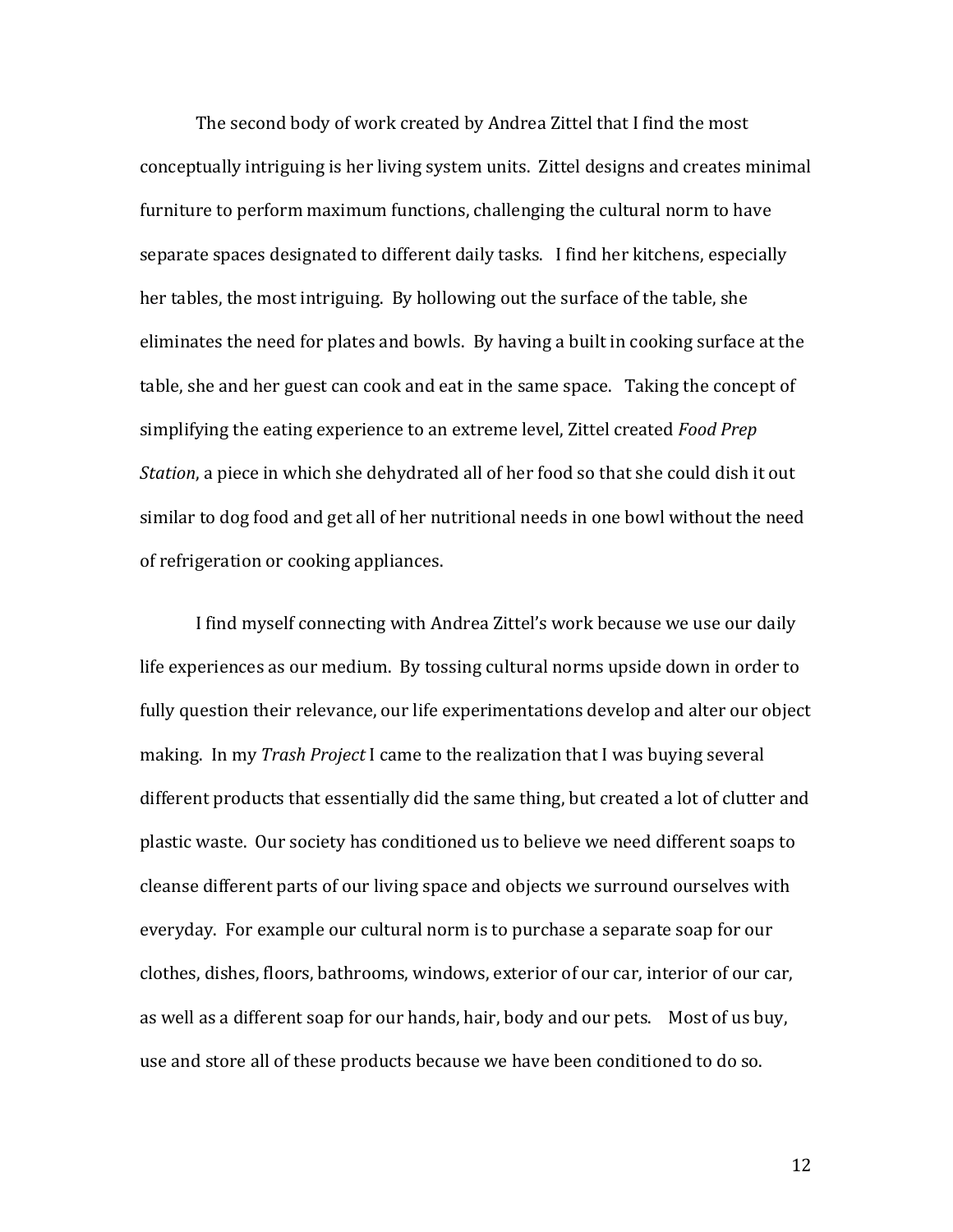During my research and experimentation I greatly reduced the different kind of soap need to simplify my needs as well as create less physical waste.

# **Bea Johnson**

*"What we consume directly affects our environment, our economy, and our health, by*  supporting specific manufacturing practices and creating a demand to make more."

Bea Johnson (Johnson, 9).

Bea Johnson tests the extremes of living her life, along with her husband and two children, essentially without creating trash. As author of the book and blog, Zero Waste Home, Johnson documents and shares her research and experience living life trash free. Her writing discusses everything from shopping with reusable jars in the bulk food aisle, to eliminating junk mail from her mailbox, to navigating the holidays; and her readers gain insight into her life living outside cultural norms, yet every much a part of society.

Similar to Andrea Zittel, as well as my own lifestyle project, Bea Johnson uses a set of guidelines to guide her daily life choices to reach the goal of becoming a zero waste home (Johnson, 15).

- 1. Refusing (what we do not need)
- 2. Reducing (what we do need)
- 3. Reusing (what we consume)
- 4. Recycling (what we cannot refuse, reduce and reuse)
- 5. Rotting (composting what can be composted)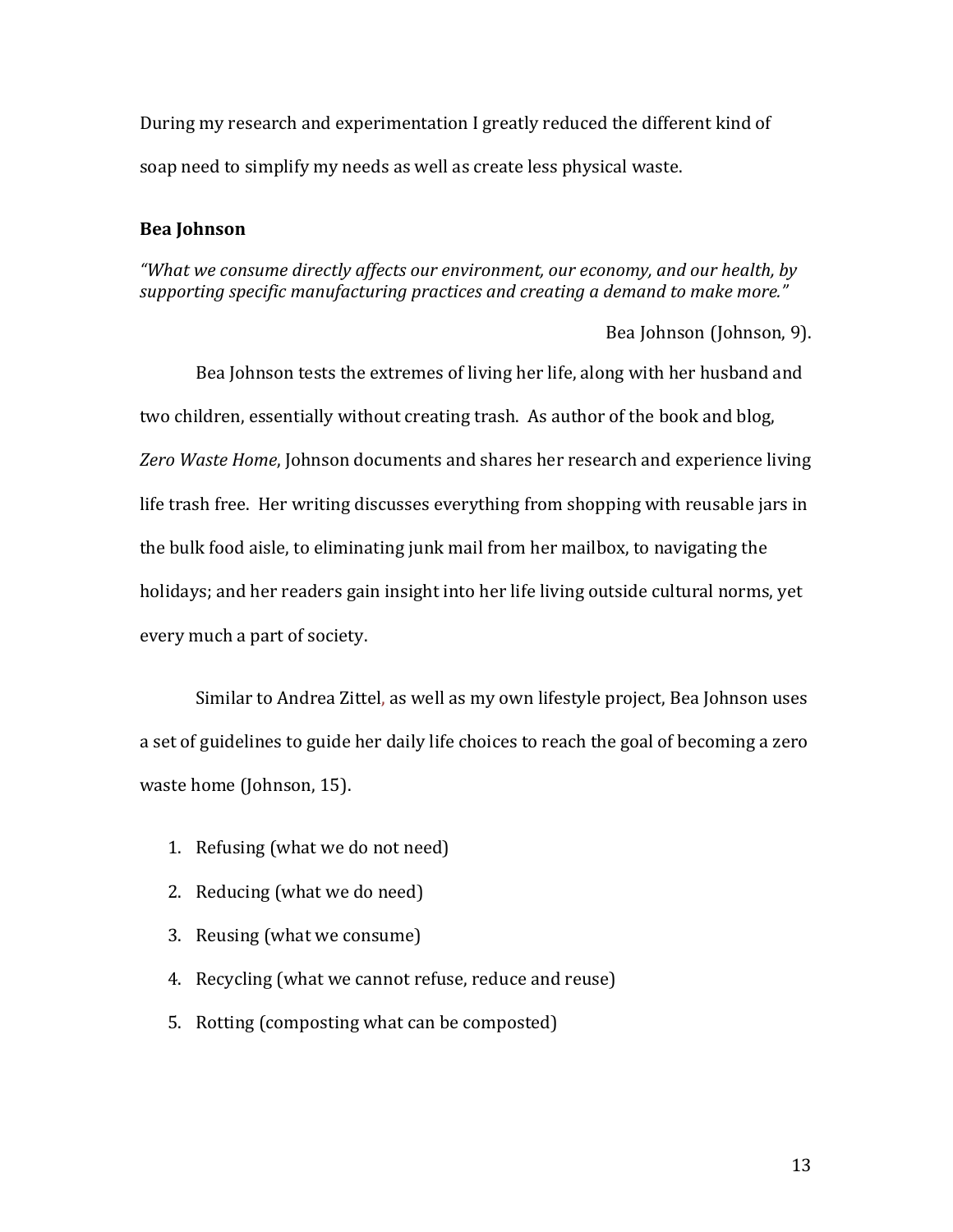Several months into her experiment she took time to step away from her Zero Waste project while visiting her extended family, to reevaluate the purpose and sustainability of her own practices. After reflection, she realized she needed to let go of some extremes, for example, making her own butter and cheese as well as the idea of going Zero Recycling. She found balance by using the grocery store's deli and bringing her own jars. The pre-made food incorporated back into her life still creates trash in its production, but Johnson eliminates the need for individual packaging by using her own jars and bags. Finding this balance has allowed her to simplify her life and gained more time for experiences outside the kitchen and home. Johnson believes living absolutely zero waste is currently impossible; however, as consumers we can create demand by refusing excessive waste. She has also given up on going zero recycling, but is constantly working on reducing the quantity. As I reflect on my own trash free practices, I use her experiences to guide my lifestyle experiment to insure its sustainability for the future.

In my *Trash Project*, I created rules for myself to help determine which items would be considered trash. I decided to consider plastic objects marked recyclable #3 through #7 as trash because it if very difficult to find a recycling facility that will take them, and whether or not they are used to create new products is questionable (Johnson, 25). I also relabeled plastics  $#1$  and  $#2$  as downcyclables because they can only be recycled one time, and the finished product is landfill trash at the end of its functioning life (Johnson, 25). I included them in my *Trash Project* because I want to reduce my need of these objects to question the need for recycling. My only exception was aluminum, glass and steel products. These materials can be recycled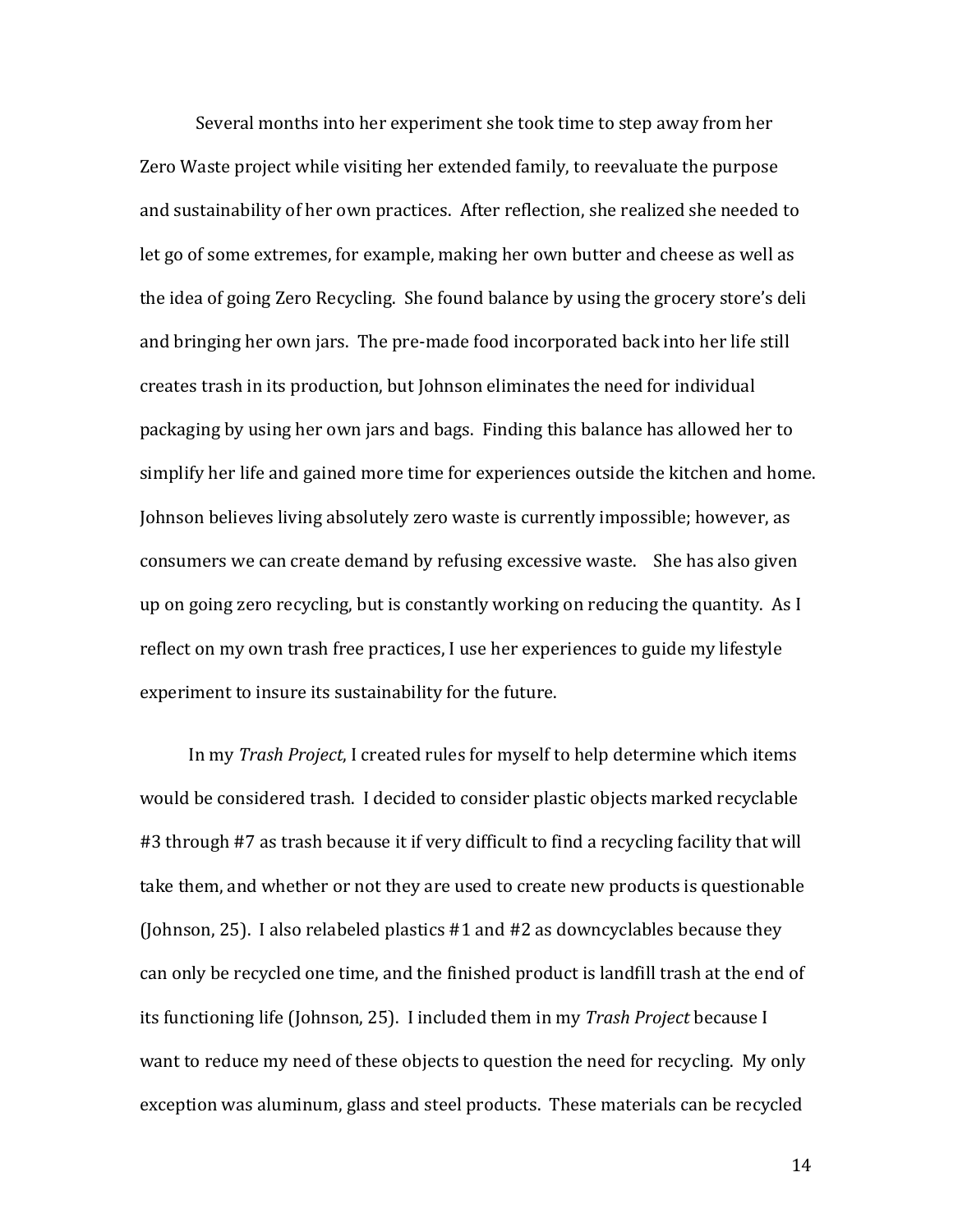and used again in the creation of a similar object. My *Trash Project* rules are different than Johnson because I am interested in seeing the full scope of my waste first before allowing them to become apart of the downcylable system. My approach to my *Trash Project* is similar to Johnson's as I utilized the deli and bulk food selections knowing that the item I am purchasing does create waste, but I am avoiding individual waste in packaging. Similar to Bea Johnson, I am also using an online format to document and archive my experiments to share with a public audience.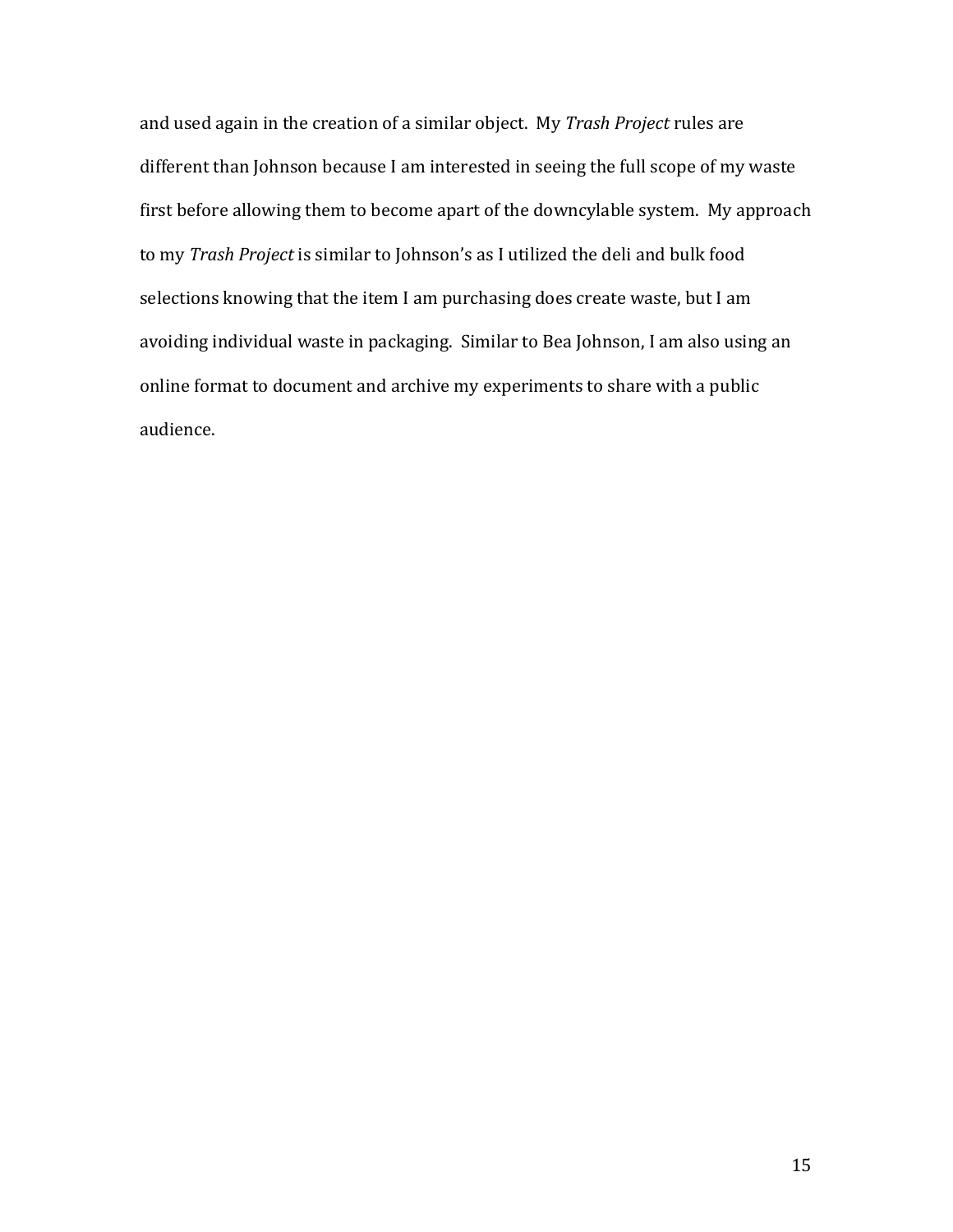#### **Description of the Individual Artwork**

#### *The Trash Project*

#### Goals, Rules and Time Allotment

For several years, researching and testing out simple alternatives to disposable items had been commonplace in our household. Blocking off a six-month time frame to focus on the more challenging alternatives to eliminating our trash took the project to a new level. The months of August and September were considered trial/observation months, where I collected and examined every piece of trash we created and quickly realized how large the project was developing into. Similar to Zittel and Johnson's guidelines, I set out to create the following list of rules and guidelines for my lifestyle experiment. As Zittel said, "Rules make us more creative". (Zittel, 2009). Buy setting limits to achieve an end result, I set myself up to reexamine the cultural norms of our disposable prone culture.

**Goal:** To completely eliminate trash from our family's life.

**Objective:** Eliminate the items that are not necessities.

Find reusable alternatives for the remaining items.

**Time Period:** October 1, 2013- April 1, 2014

## **Rules:**

1. Replace the trashcan with a composter. Any item that cannot go into the composter must be collected, documented and an alterative must be found and tested.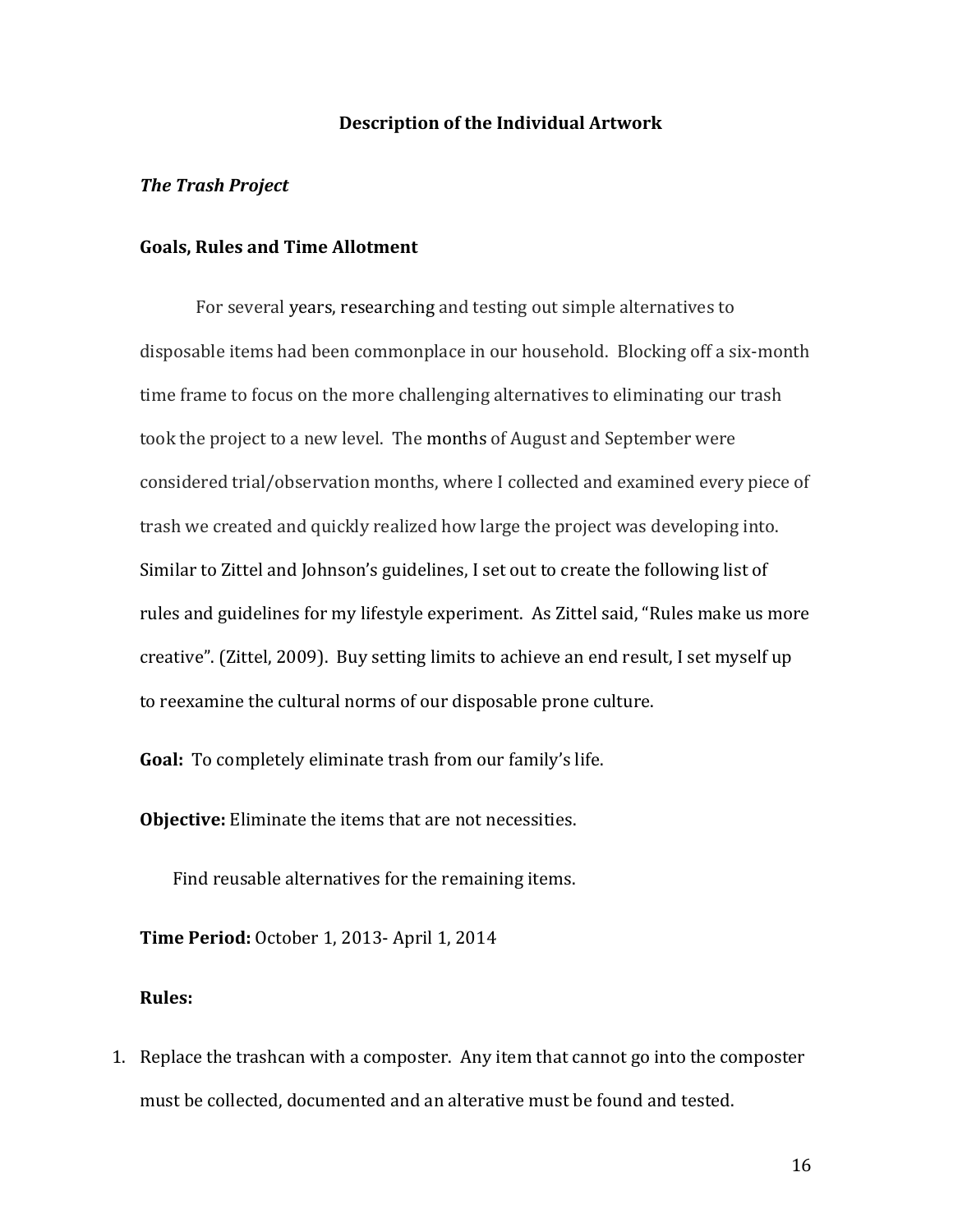- 2. The recycling bin will be used for glass, aluminum and steel. These items can truly be recycled.
- 3. #1 and #2 plastics will be considered downcyclables, meaning they can only be "recycled" one time and are turned into an item that will end its life in a landfill. Downcyclables will be considered trash during this experiment and alternatives will need to be found.
- 4. All donations to second hand stores must be in good condition; otherwise, they will be included in the trash documentation.
- 5. When visiting family and friends use discretion.

Ex: Do not leave a dinner party with every piece of trash created by the host who made the meal. However, if offered a plastic wrapped mint, refuse or bring home the wrapper for documentation.

6. This is a lifestyle experiment that incorporates the entire family. This is, however, my project and family members may back out of the experiment at anytime.

#### **The Presentation of the Trash Project**

I used the Atrium Gallery at Ball State University to display six months worth of objects that I have used and have lost their intended functionality. Simple white shelves lined the walls of the gallery displaying each artifact that could not be composted. Each previously used item is evenly spaced on the shelves with the object's documentation either directly behind or above the object. Along with the white shelving wrapping around the gallery, five Plexiglas-covered pedestals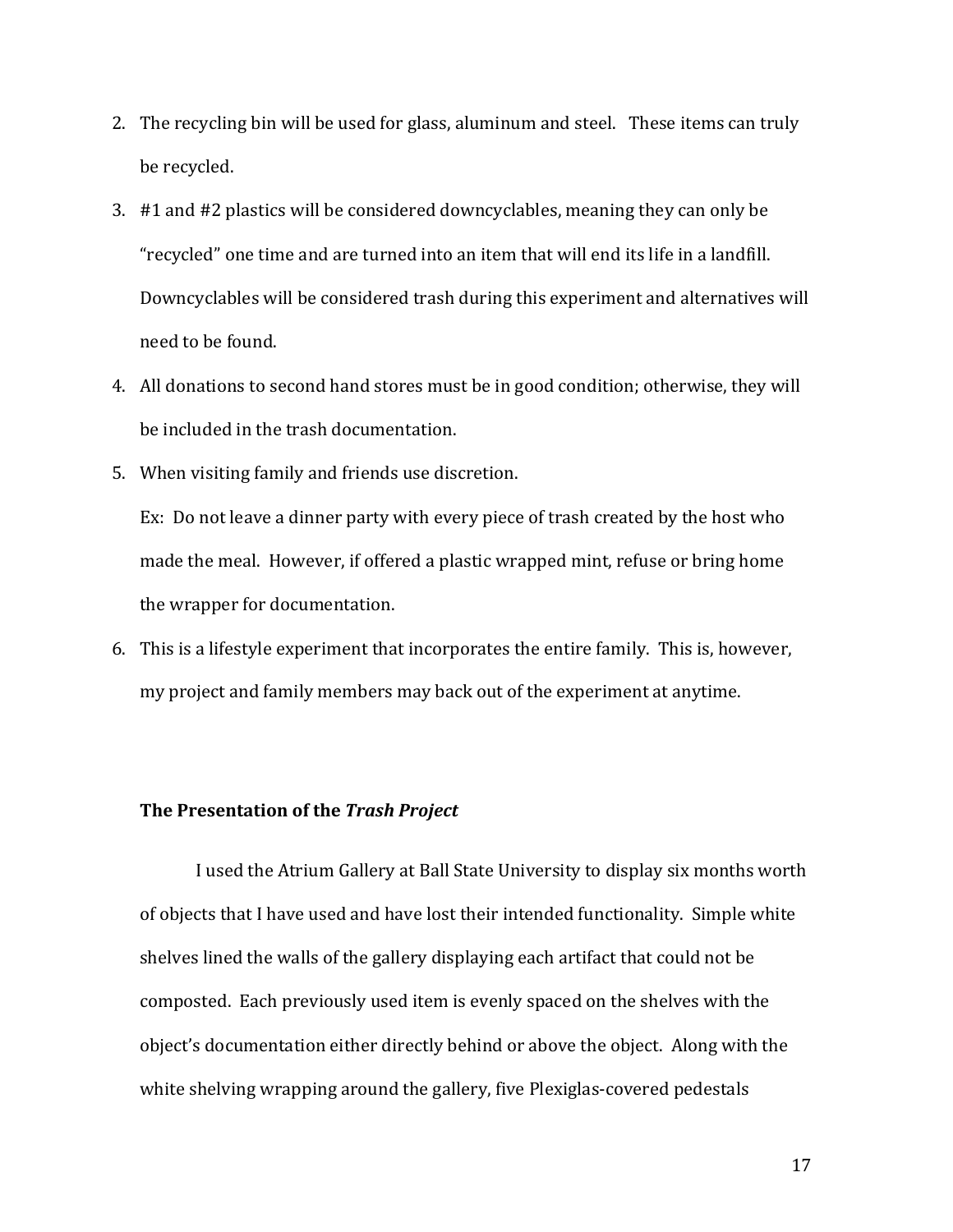displayed small trash objects such as product stickers, staples, second hand clothing stickers, etc. Each object was documented in the same way as the larger trash objects on the shelves.

Throughout the process of collecting and documenting each object, every item was photographed and displayed using an online format titled, *Tossing Consumerism.* While analyzing each object, I recorded the answers to the following questions:

The name of the item.

The date the item became trash.

How did the item come into my possession?

How long was the item in my possession before it became trash?

What is the future of the item?

What possible alternative do I have available for the future?

Each object was photographed, uploaded and presented on the blog in chronological order. Presenting the item to a larger audience while the lifestyle experiment was being performed opened my research up to quick feedback from viewers. This information became the documentation for the gallery display.

In displaying six months of failures, I wanted to do so without making more trash. Obviously the irony of making trash to display trash is unacceptable. The simple, clean white shelves lining the gallery created a display surface completely in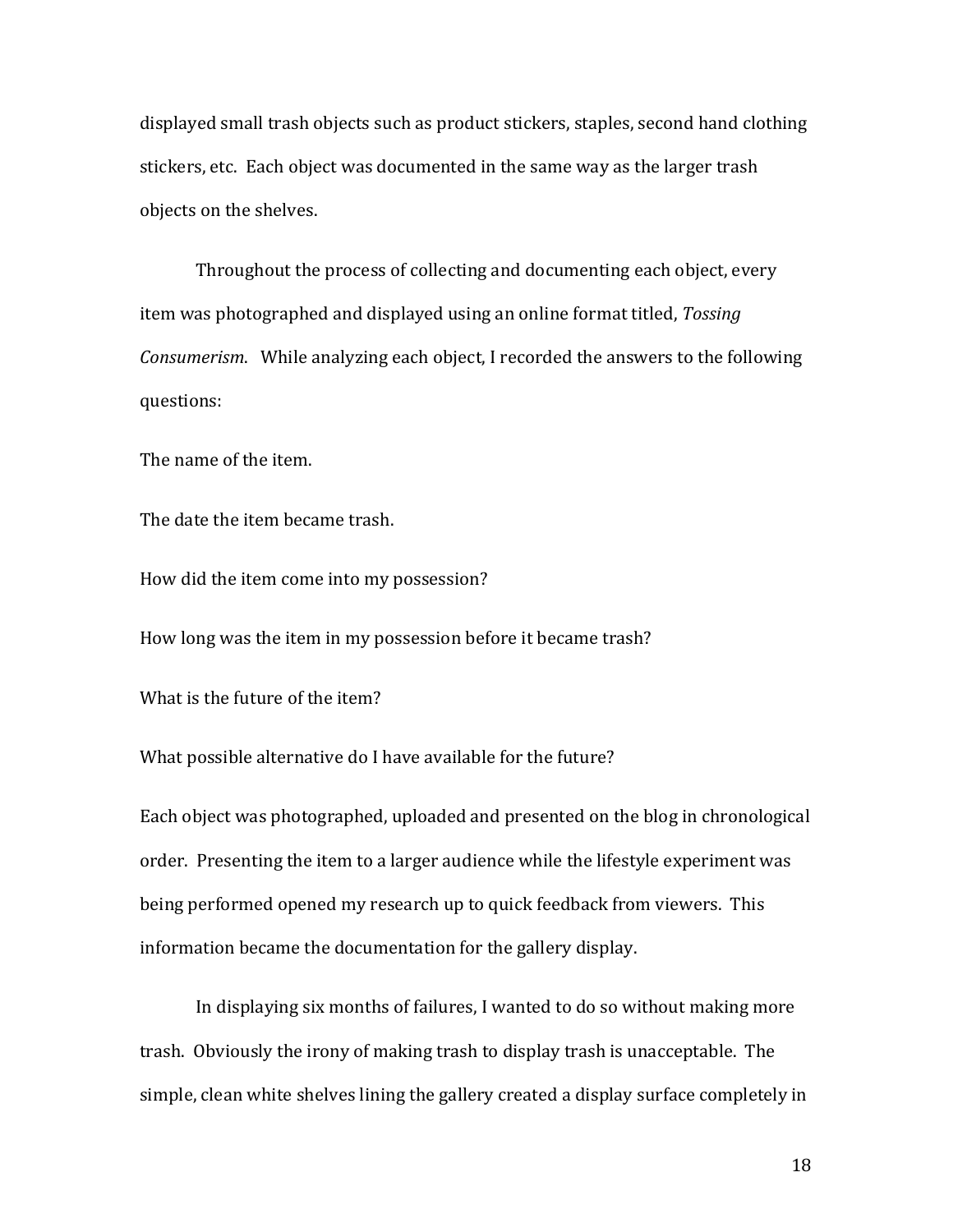contrast to the appearance and receptacles associated with a collection of trash objects. The white paint was retrieved from a landfill as well as from a relative's home project leftovers. The shelves were created with the intention of being reusable and sellable, increasing their functionality before they enter a landfill. Cardstock and biodegradable tape were used to present the analyzed report of the object on display. These materials will eventually be composted. A drill bit extender was purchased to install the shelves and did create a hard plastic piece of packaging. The drill bit itself will be reused and enter my collection of tools.

# **Visual Patterns**

I had conducted the project through a logical, systematic lens. During the trial/observation months, I observed, collected, analyzed and categorized our trash and its patterns. I tackled the largest categories first, which included trash received in the mail, as well as, trash received at restaurants. I then moved on to food packaging, bathroom products, and holiday byproducts. Once an alterative had been researched, tested, adapted if necessary, I moved on to the next item or category. I predicted the repetition of some items for a period of time before they could be eliminated. For example, last January I found an endocrinologist willing to work with me using my diet to stabilize my thyroid production, and slowly wean myself off the medication in order to create a healthier me, as well as, eliminate a weekly source of landfill trash. Becoming trash free cannot happen overnight and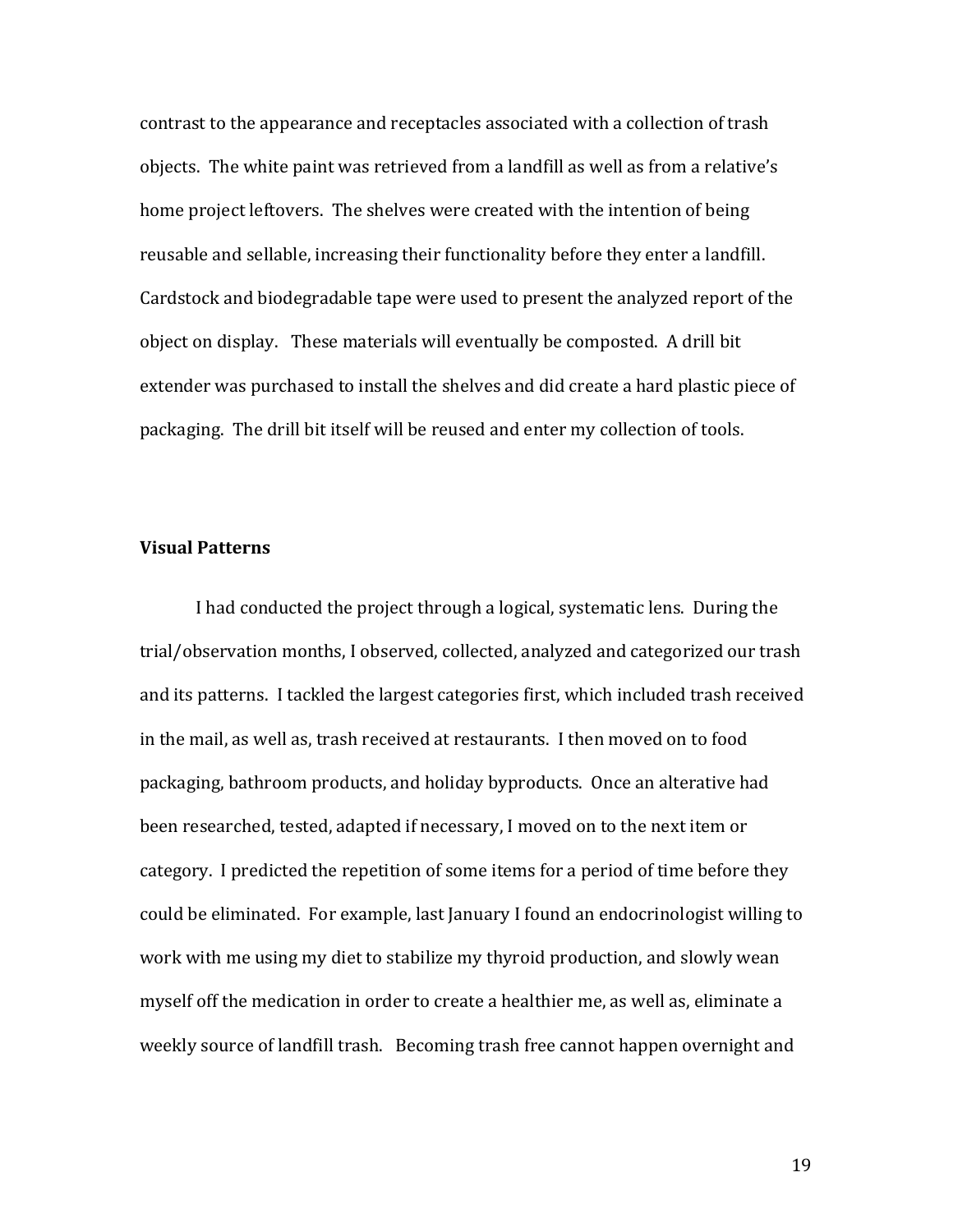be sustainable. In many cases, several rounds of trial and error take place before the trash pattern is broken.

Each item is placed on the shelves in chronological order, based on the date it became trash. As the viewers progress around the gallery, they will notice items begin to repeat themselves, with most of them finally disappearing. A viewer will be able to spot trash from Halloween, birthdays, Thanksgiving, Christmas and Valentine's Day. The last shelf was left bare and the pedestal with March's trash was left uncovered to symbolize the continuation of time and the project.

This project became a journal documenting the changes and challenges associated with the ever-changing circumstances of life. When I began the project I had no idea I would be forced to deal with the surfacing of my husband's affair, the unexpected death of my best friend, an abrupt move to a different town to live with other family members not participating in the project, as well as, being away from my home base for two and a half weeks. This is life. Granted most people do not experience all these changes at this intensity within the span of a couple months, but changes and challenges are woven throughout everyone's life. Just because you have a source of trash free cheeses or breads today, does not automatically cross that trash off your list for eternity. The original solution can dissolve and a problem can boomerang back as a result of life constantly changing in small ways as well as in large dramatic ways. A viewer can note these pattern disruptions when viewing the display.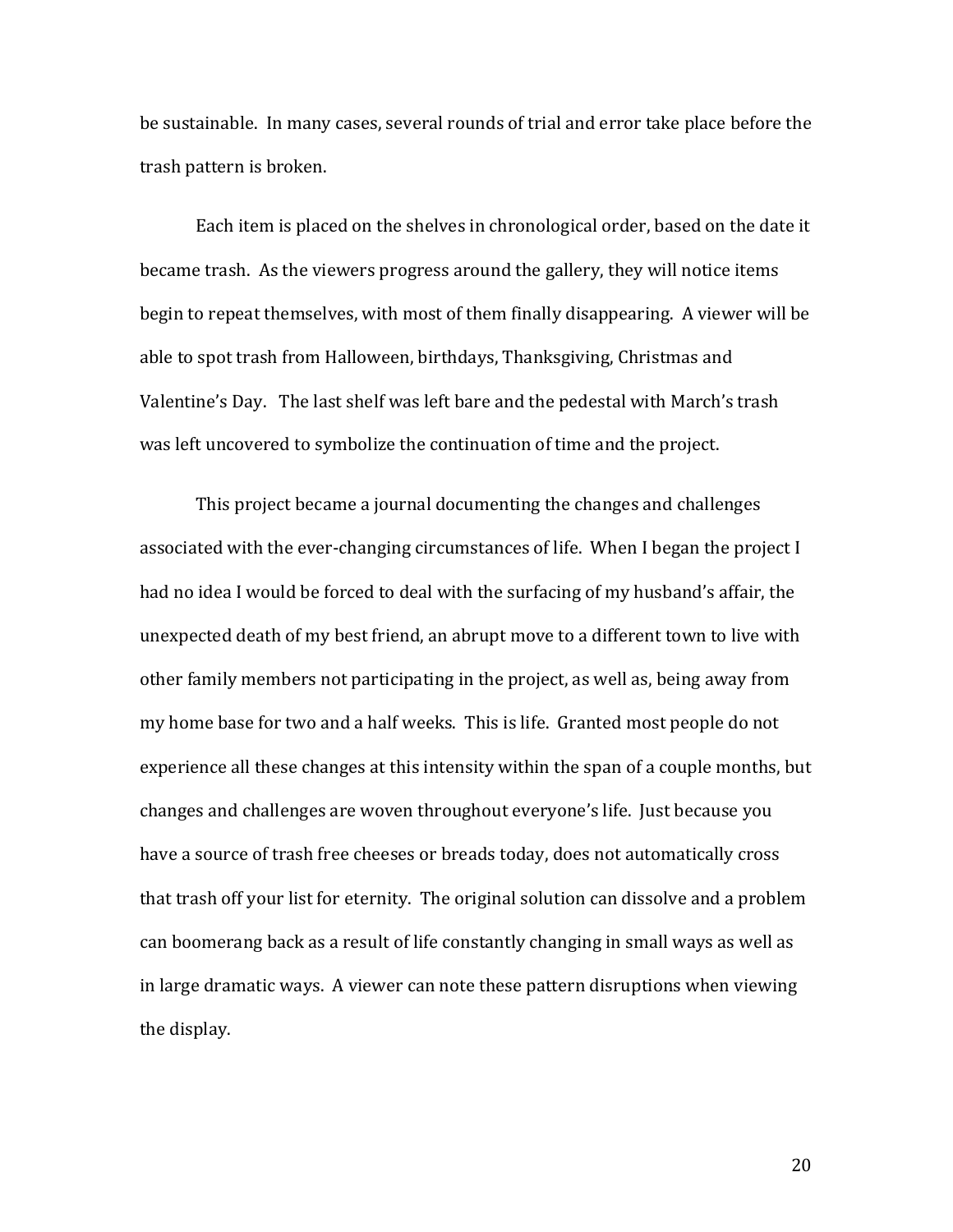# *The Net*

*The Net* is a large sculpture constructed of several months' worth of plastic grocery bags. The bags have been cut into strips and hand-knotted into the form of a fishing net. In the gallery, it floats above the viewer's head, suspended by line from the ceiling and walls. When installing the sections of the installation, care was taken to immerse the viewer in a sea of plastic. Strategically placed lights cast shadows on the walls and floor, creating an experience that envelops the viewer and further illuminates the feeling of depth. Observant viewers will even detect a light odor from the abundance of plastic.

I choose the grocery bag as my medium because of its familiarity to my viewers. An estimated 1 trillion plastic bags are made in the United States every year which averages out to a family of four consumes sixty bags in only four trips to the grocery store. This does not count the numerous plastic packages (bread bags, bagel bags, chip bags, cookie bags, produce bags, apple bags, celery bags, etc.) being carried inside these grocery bags. Most viewers greatly underestimate the number of bags they come into contact with each day because we live in a culture completely oblivious to the amount of trash we are surrounded by. In addition to the abundance of plastic bags in our society, the fact that they never biodegrade drove me to use them to physically surround the viewer within the installation. Because plastics do not biodegrade but can break down into microscopic fragments, once created they are always present contaminating soil, waterways and animals upon digestion. This means that we then digest these plastic toxic chemicals through the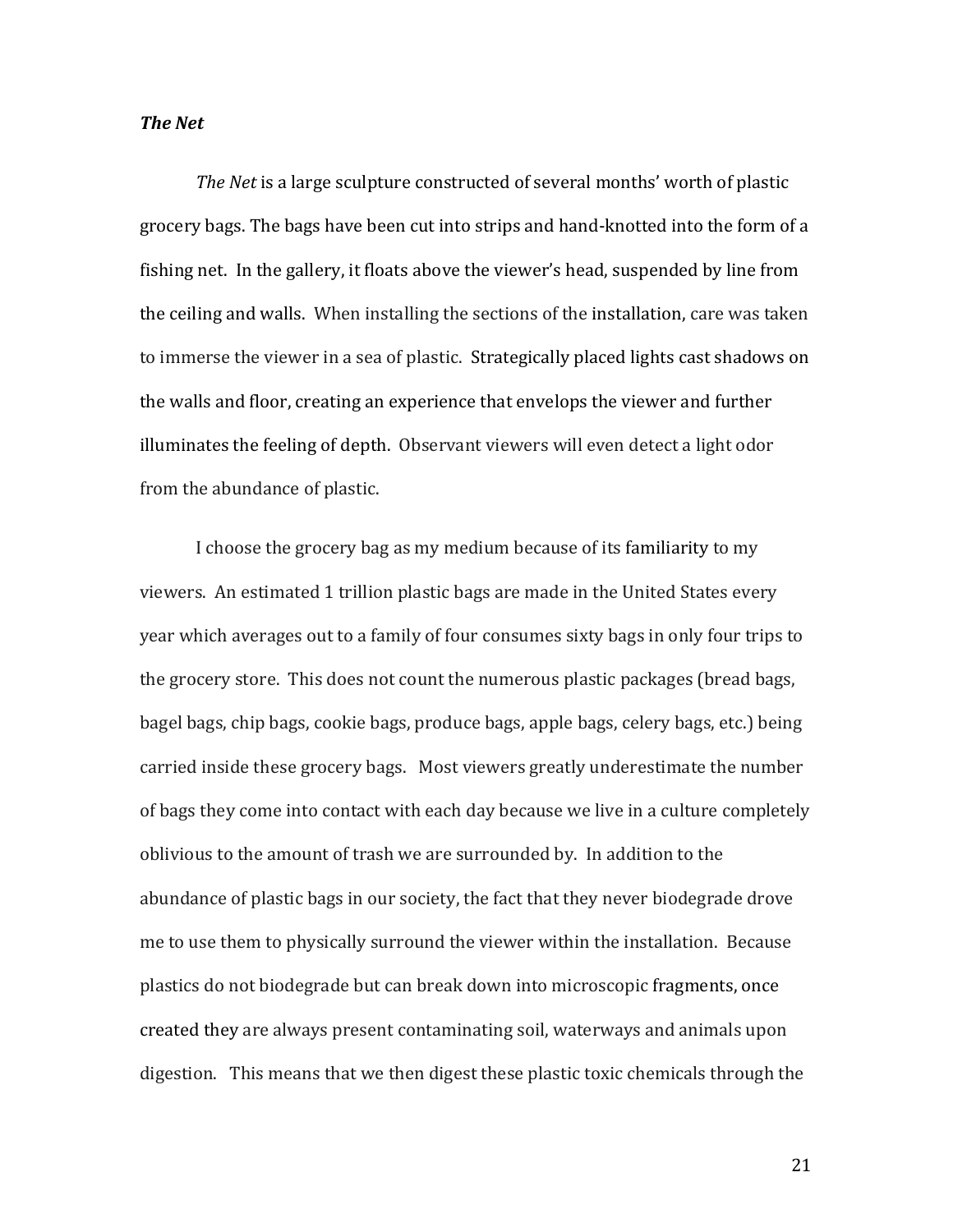vegetables we eat, the water we drink and the animals we get our meat and dairy from. The disregarded plastic bag surrounds and engulfs our world without its human inhabitants consciously being aware of its trapped surroundings. In doing so the plastic bag provides the perfect medium for *The Net*.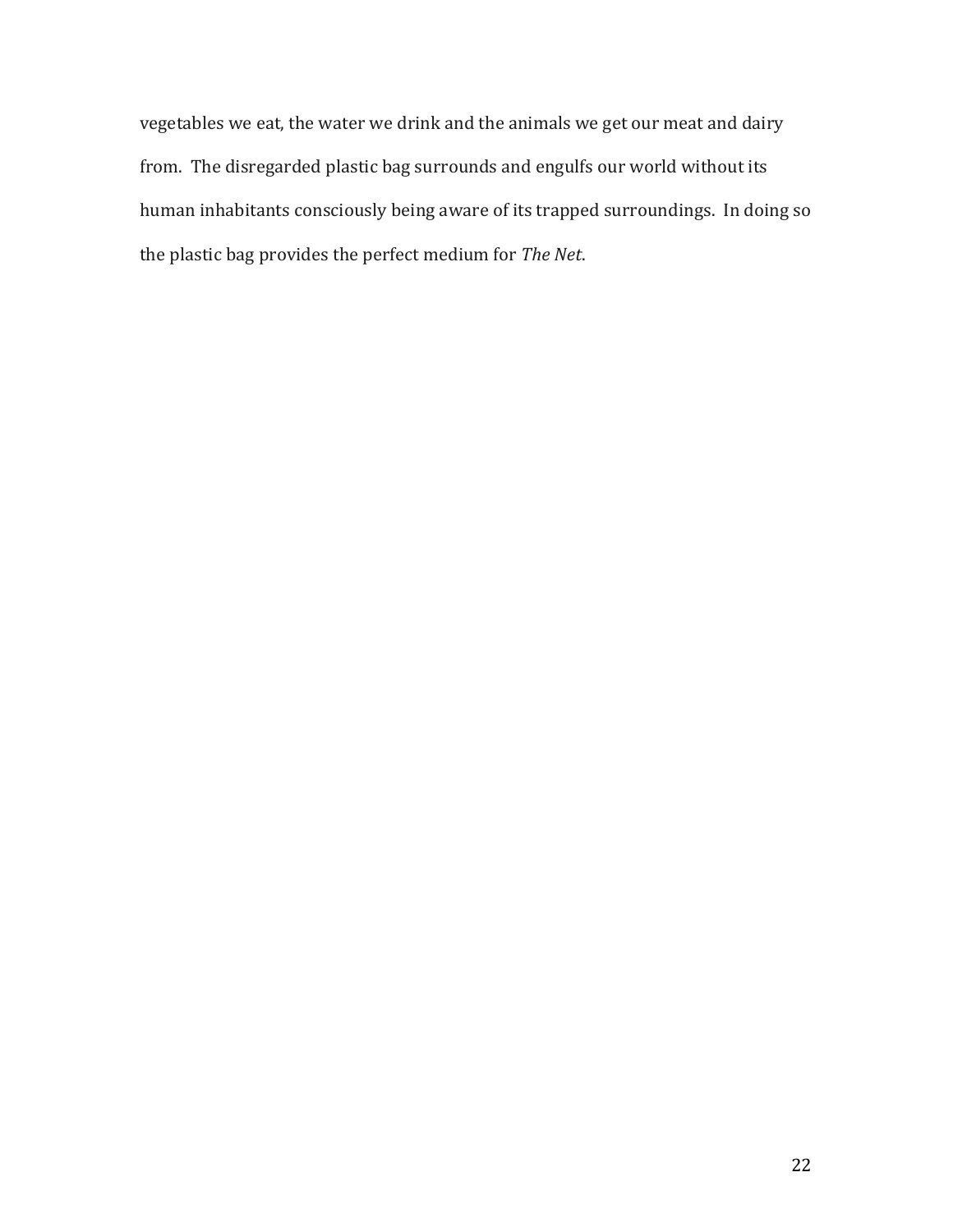## **Conclusion**

Creating a large-scale narrative such as *The Trash Project* documents my daily life and utilizes materials and concepts that are not usually considered art. By visually displaying the process and patterns of eliminating my trash, viewers acquirer the resources and inspiration to create individual changes thus enhancing social change. Creating this body of work has altered my lifestyle and how I relate to the objects that surround me. Although the first part of the experiment (collecting, documenting and altering my daily choices) ended on April 1, 2014, I used the next six months to observe and reflect upon whether the lifestyle changes are sustainable. I have come to the conclusion the changes I have made have naturally become embedded into my lifestyle. Although new situations arise regularly that cause me to investigate unique trash free alternatives, I now have the skills to shift my perspective and adapt alternatives into my daily life. Given time and flexibility to try different solutions, each modification becomes second nature and sustainable. It is my hope that the project I conducted this year is not just a work of art, but also a tool to promote social change.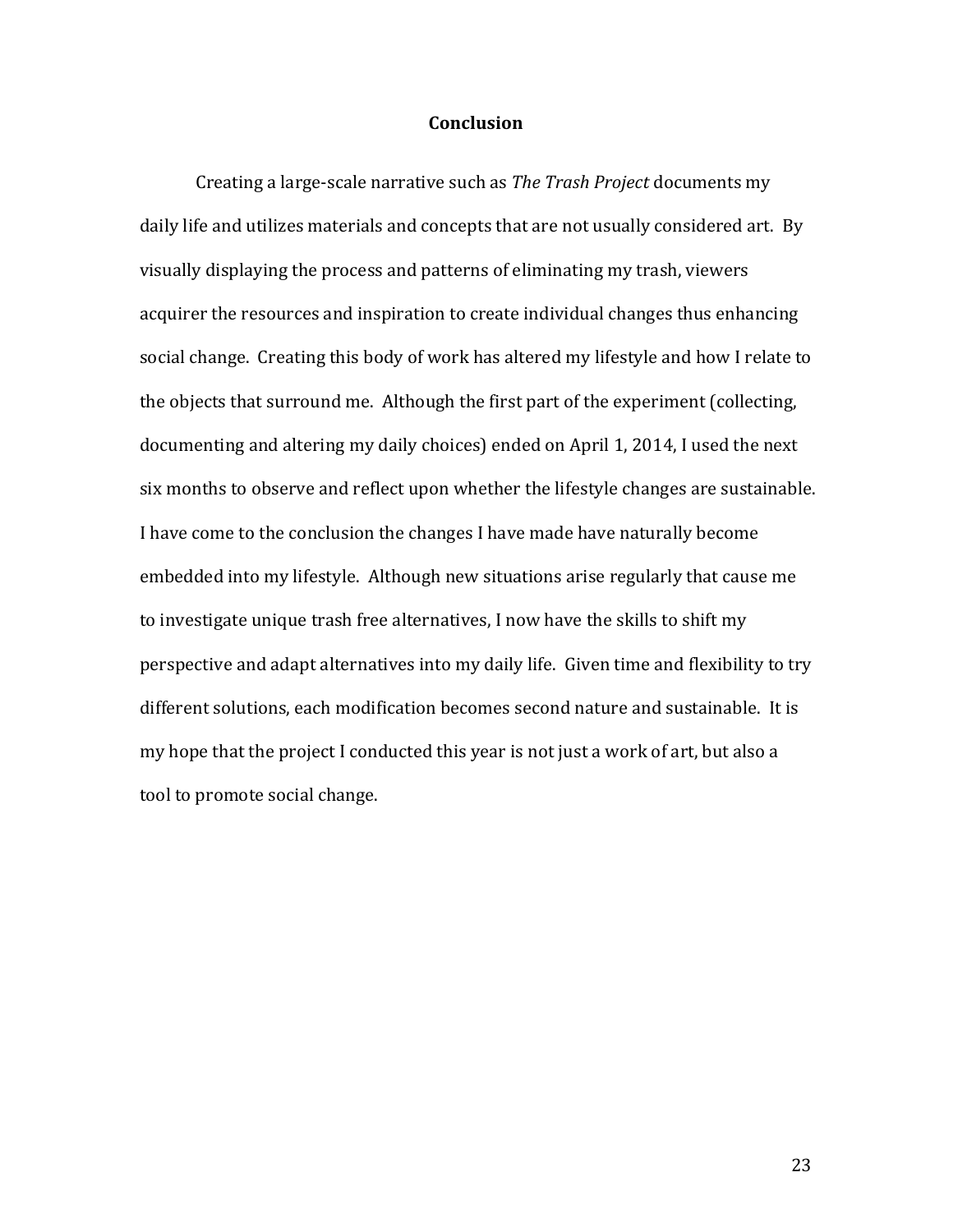# **Works Cited**

Jordan, Chris. www.chrisjordan.com. Artist Statement- Intolerable Beauty: Portraits of American Mass Consumption. 2005

Bennett, Lisa. "An Abiding Ocean of Love: A Conversation with Artist Chris Jordan." Center for Ecoliteracy. Web. 3 Feb. 2014

Row, D.K. http://Blog.oregonlive.com/visual arts/208/10/interview\_andrea\_zittel.html. Web. 10 Oct. 2008.

Johnson, Bea. *Zero Waste Home the Ultimate Guide to Simplifying Your Life by Reducing Your Waste.* New York: Scribner, 2013. Print.

Zittel, Andrea. www.zittel.org. Web. 2009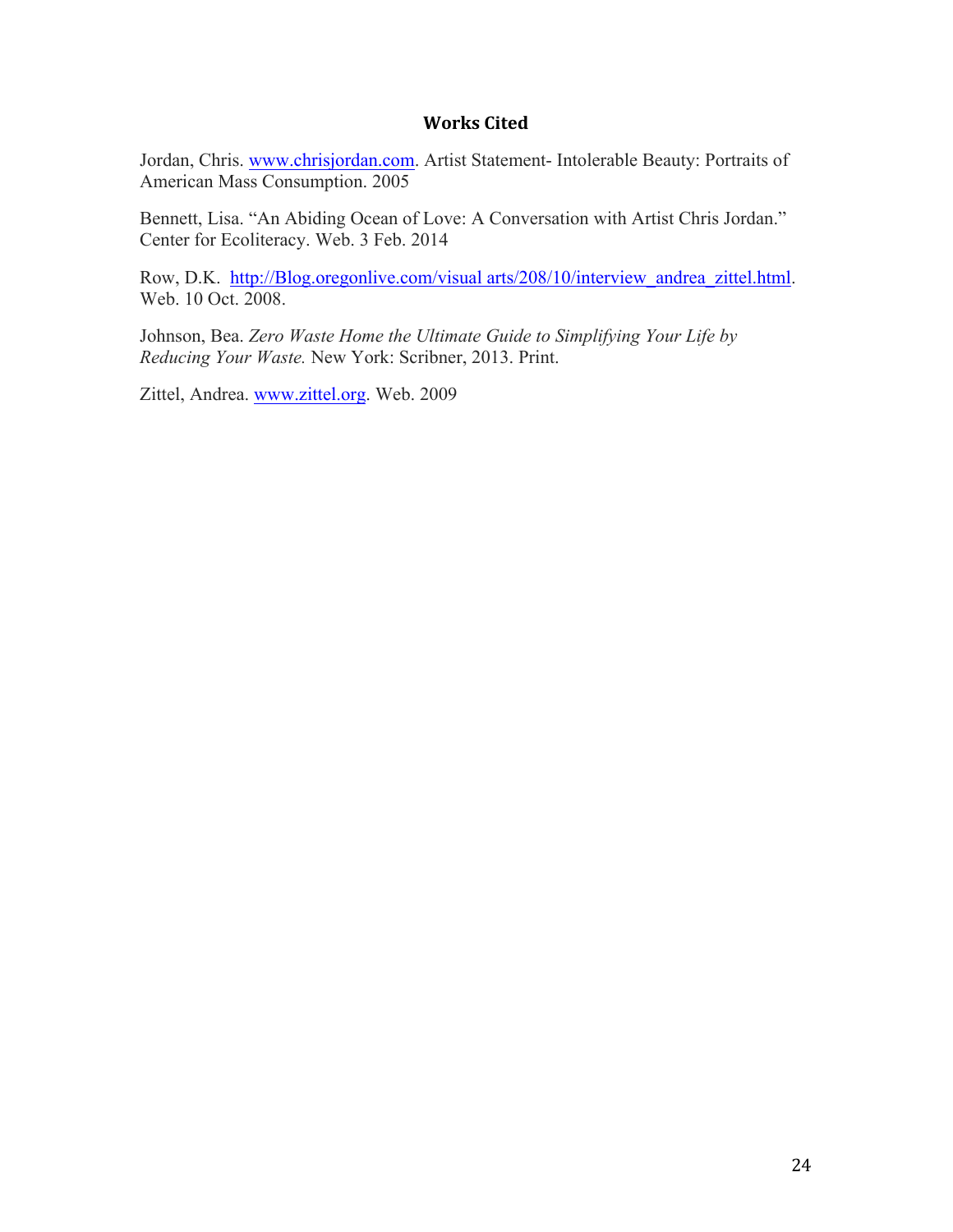# Appendix: Recipes for a Nearly Trash Free Life

# **Toothpaste**

2TBS Baking Soda 2 Stoppers of Liquid Stevia  $\frac{1}{4}$  tsp Peppermint Flavor (sunflower oil or peppermint oil) 1/8 tsp Mint Extract Mix and place in a jar, Shake out

# **Deodorant**

1/3 cup Corn Starch 1/3 cup Baking Soda 10 drops of Antibacterial Essential Oil (tea tree, lavender, or eucalyptus) 10 drops of Antifungal Essential Oil (tea tree, peppermint, sandalwood, or eucalyptus) 2 tablespoons Vitamin E Oil 3 tablespoons Coconut Oil Mix everything up in a bowl until it forms a thick paste. Transfer to your storage container and then allow 24 hours to 'set up'.

Use your fingertips to apply. Sometimes it flakes off, so lean over the sink when applying. For the first week or two after making a batch, the oil will separate and rise to the surface. When this happens I just mix it with a fork or my fingers before applying. Then I wait a minute before putting on my shirt.

# **Cleaning Solution**

 $\frac{1}{2}$ - 1 gallon of hot water 1 cup Vinegar Few tablespoons of Baking Soda

Used for cleaning bathrooms including the shower and toilet, kitchen counters and stove, floors and the interior of the car.

# **Bread and Pizza Dough**

1 cup warm water 2 TBSP olive oil 1 TBSP honey 2 cups whole wheat flour 1 tsp salt 1 TBSP veast

Combined the flour, salt and yeast into a bowl.